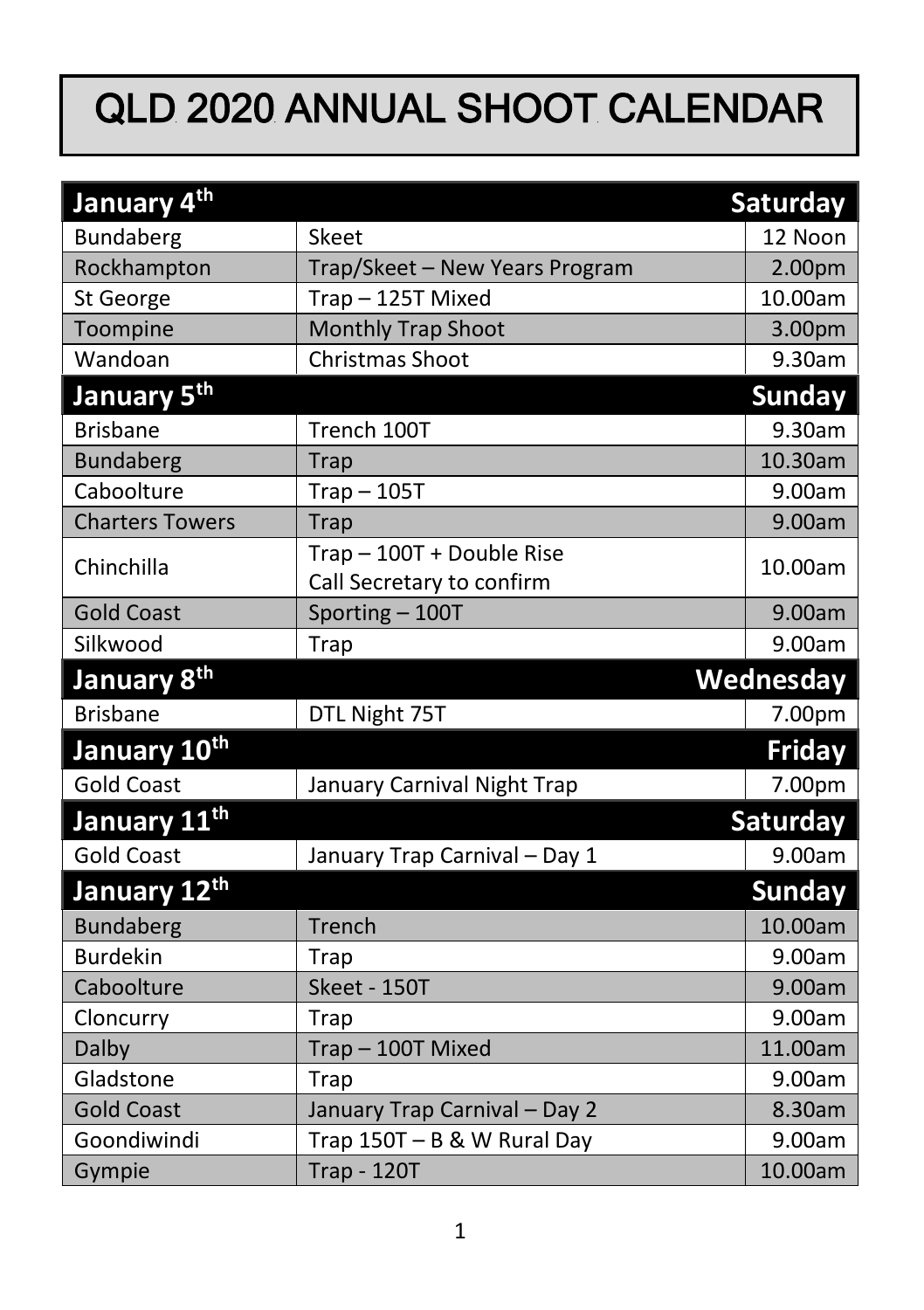| <b>Herbert River</b>     | Trap - Weather permitting             | 9.00am          |
|--------------------------|---------------------------------------|-----------------|
| Mackay-Sarina            | <b>Trap</b>                           | 9.00am          |
| Toowoomba                | <b>Trap -125T</b>                     | 9.30am          |
| January 15 <sup>th</sup> |                                       | Wednesday       |
| <b>Brisbane</b>          | Trench Night 75T                      | 7.00pm          |
| January 18 <sup>th</sup> |                                       | <b>Saturday</b> |
| Rockhampton              | <b>Sporting Clays</b>                 | 1.00pm          |
| Surat                    | Trap-100T Mixed                       | 1.00pm          |
| January 19 <sup>th</sup> |                                       | <b>Sunday</b>   |
| Ballandean               | Trap - Jack Wise Trophy               | 9.00am          |
| <b>Blackall</b>          | <b>Monthly Trap Shoot</b>             | 8.30am          |
| Callide Dawson           | <b>Trap</b>                           | 9.00am          |
| <b>Central Burnett</b>   | <b>Trap</b>                           | 9.30am          |
| Gemfields                | Monthly Shoot                         | 9.30am          |
| <b>Gold Coast</b>        | Skeet 150T / Trench 75T               | 9.00am          |
| Kingaroy                 | Trap                                  | 10.00am         |
| Moonie                   | Monthly Trap Shoot                    | 10.00am         |
| Townsville               | <b>Monthly Shoot</b>                  | 9.00am          |
|                          |                                       |                 |
| January 25 <sup>th</sup> |                                       | Saturday        |
| <b>Barcaldine</b>        | <b>Trap</b>                           | 2.00pm          |
| Charleville              | Monthly Trap Shoot                    | 12 Noon         |
| Condamine                | Annual Trap Carnival - Day 1          | 8.00am          |
| Eumamurrin               | Australia Day Shoot - Day 1 Afternoon | 3.00pm          |
| January 26 <sup>th</sup> |                                       | <b>Sunday</b>   |
| Atherton                 | <b>Monthly Shoot</b>                  | 9.00am          |
| Blackwater               | Trap                                  | 9.00am          |
| <b>Brisbane</b>          | Trap 130T                             | 9.30am          |
| Caboolture               | Sporting - 75T                        | 8.30am          |
| Clermont                 | Trap                                  | 9.30am          |
| Condamine                | Annual Trap Carnival - Day 2          | 8.00am          |
| Eumamurrin               | Australia Day Shoot - Day 2 Morning   | 8.00am          |
| Gladstone                | Monthly Skeet/Tower                   | 8.30am          |
| Maryborough              | Trap - 110T / 5-Stand - 75T           | 10.00am         |
| <b>Port Denison</b>      | Trap                                  | 9.00am          |
| <b>Texas</b>             | $Trap - 125T$                         | 9.00am          |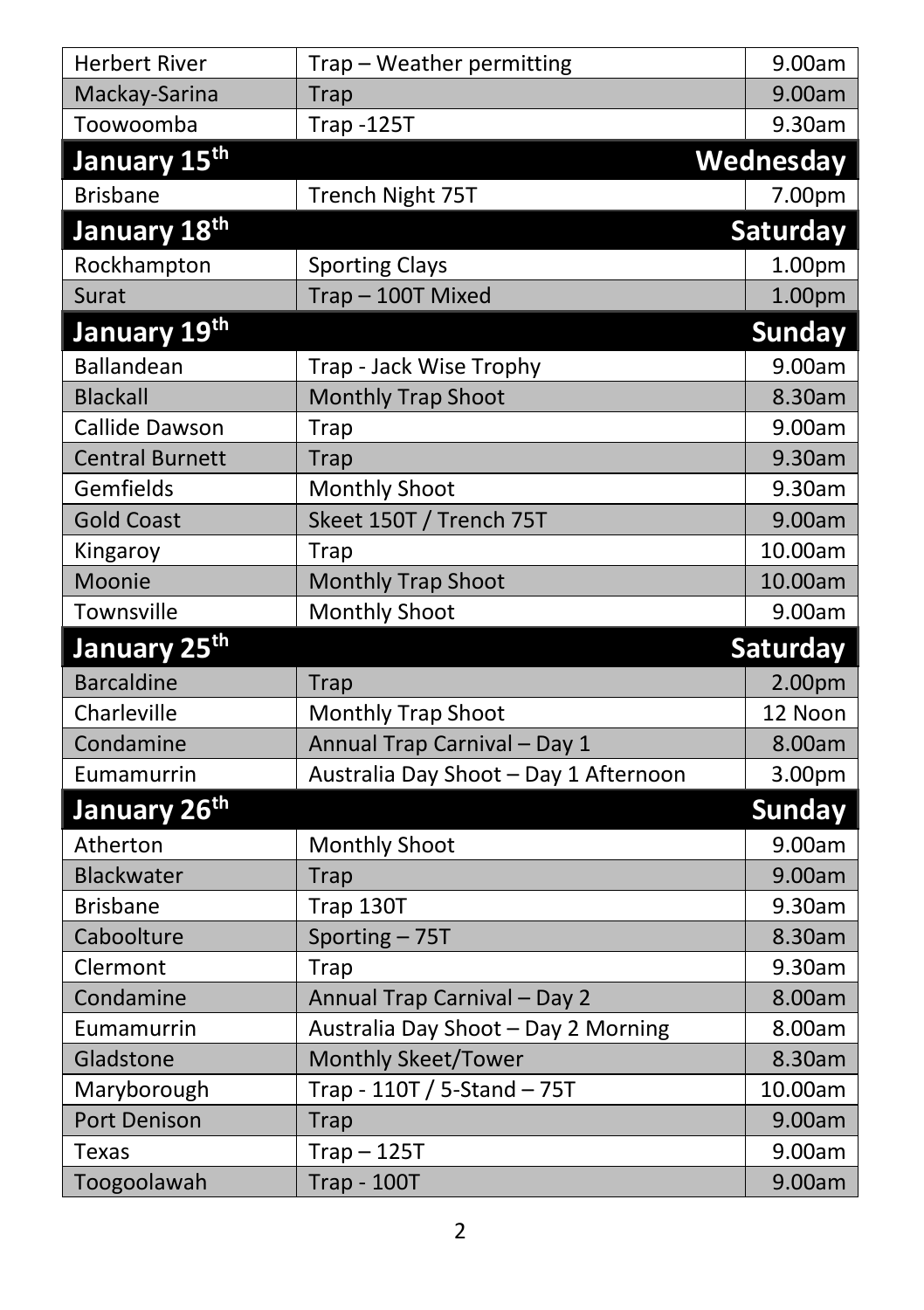| January 30th             |                                   | <b>Thursday</b> |
|--------------------------|-----------------------------------|-----------------|
| Frankston-Australian     | VCTA State Skeet Carnival - Day 1 |                 |
| January 31st             |                                   | <b>Friday</b>   |
| Frankston-Australian     | VCTA State Skeet Carnival - Day 2 |                 |
| February 1st             |                                   | <b>Saturday</b> |
| <b>Bundaberg</b>         | Skeet                             | 12 Noon         |
| <b>Charters Towers</b>   | 5-Stand                           | 1.00pm          |
| Frankston-Australian     | VCTA State Skeet Carnival - Day 3 |                 |
| Rockhampton              | Trap/Skeet                        | 12 Noon         |
| Roma                     | Club Shoot - Skeet                | 11.00am         |
|                          | Trap - O.E. Bryant Memorial Shoot | 1.00pm          |
| St George                | Trap-125T Mixed                   | 10.00am         |
| Tambo                    | Monthly Trap Shoot                | 1.00pm          |
| Toompine                 | Monthly Trap Shoot                | 3.00pm          |
| Warwick                  | 100T Universal Trench             | 9.30am          |
| February 2nd             |                                   | <b>Sunday</b>   |
|                          | Skeet                             | 9.00am          |
| <b>Brisbane</b>          | Trench 100T                       | 9.30am          |
| <b>Bundaberg</b>         | <b>Trap</b>                       | 10.30am         |
| Caboolture               | <b>Trap - 105T</b>                | 9.00am          |
| <b>Charters Towers</b>   | Trap/Tower                        | 9.00am          |
| Chinchilla               | Trap 100T + Double Rise           | 10.00am         |
| <b>Dysart</b>            | <b>Trap</b>                       | 10.00am         |
| Frankston-Australian     | VCTA State Skeet Carnival - Day 4 |                 |
| <b>Gold Coast</b>        | Sporting - 100T                   | 9.00am          |
| Silkwood                 | <b>Trap</b>                       | 9.00am          |
| Warwick                  | <b>Trap</b>                       | 9.00am          |
| February 5 <sup>th</sup> |                                   | Wednesday       |
| <b>Gold Coast</b>        | Night Trap 75T                    | 7.00pm          |
| February 6 <sup>th</sup> |                                   | <b>Thursday</b> |
| Virginia SA              | SACTA State Trap Carnival - Day 1 |                 |
| February 7th             |                                   | <b>Friday</b>   |
| Virginia SA              | SACTA State Trap Carnival - Day 2 |                 |
| February 8 <sup>th</sup> |                                   | Saturday        |
| <b>Burdekin</b>          | Night Trap                        | 7.00pm          |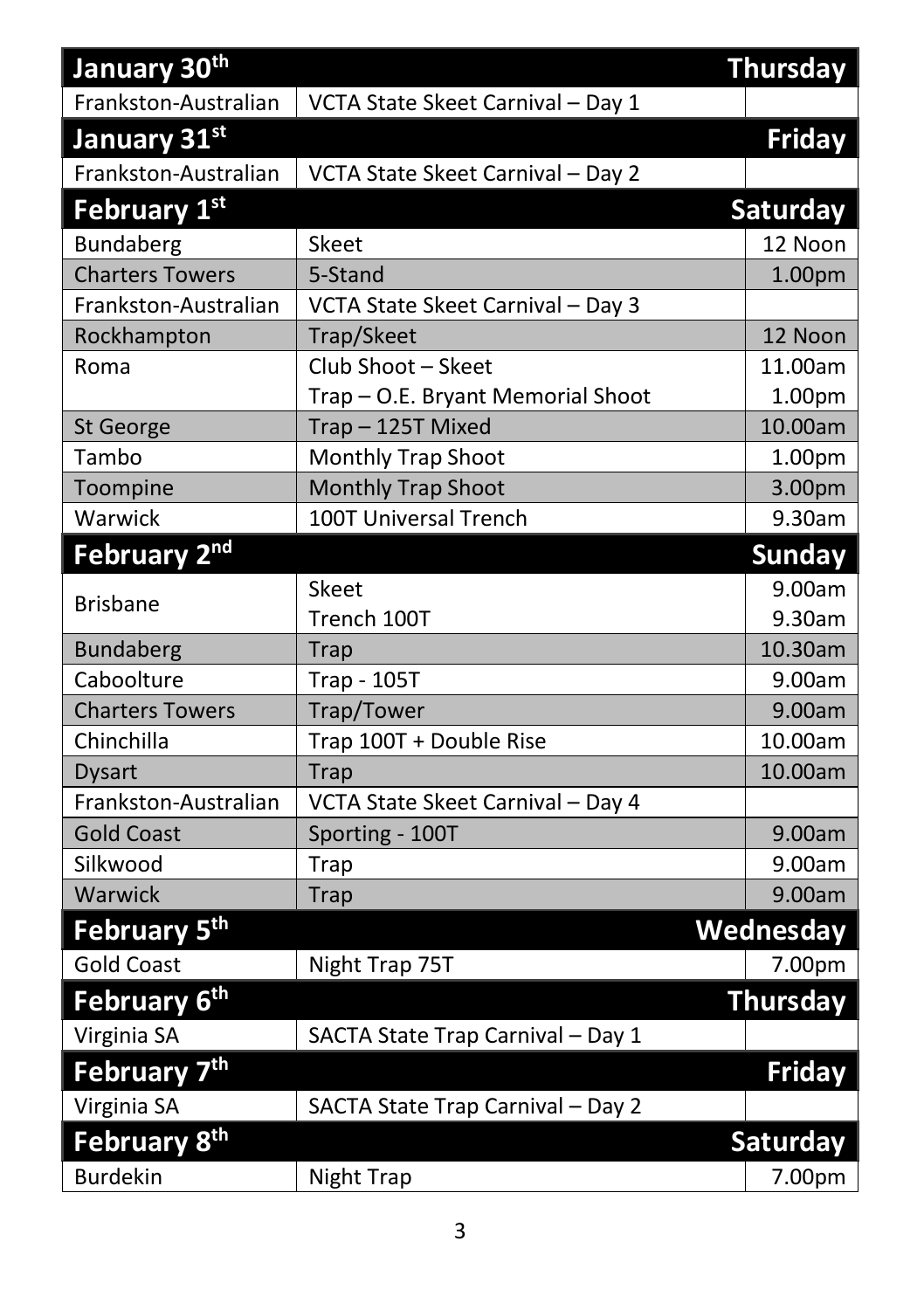| <b>Gold Coast</b>                            | <b>Coaching Day</b>                        | 9.00am        |
|----------------------------------------------|--------------------------------------------|---------------|
| Springsure                                   | Annual Trap Carnival - Day 1               | 9.30am        |
| Virginia SA                                  | SACTA State Trap Carnival - Day 3          |               |
| February 9 <sup>th</sup>                     |                                            | <b>Sunday</b> |
| <b>Bundaberg</b>                             | Trench                                     | 10.00am       |
| <b>Burdekin</b>                              | 100T Trap                                  | 9.00am        |
| Caboolture                                   | Skeet - 150T                               | 9.00am        |
| Cloncurry                                    | Trap                                       | 9.00am        |
| Condamine                                    | Trap (Please contact Brett to confirm)     | 1.00pm        |
| Gladstone                                    | Trap                                       | 9.00am        |
| <b>Gold Coast</b>                            | <b>Continental Carnival</b>                | 9.00am        |
| Goondiwindi                                  | Trap 150T - Kenway & Clark Day             | 9.00am        |
| Gympie                                       | <b>Trap - 115T</b>                         | 10.00am       |
| <b>Herbert River</b>                         | Trap - Weather permitting                  | 9.00am        |
| Mackay-Sarina                                | <b>Trap</b>                                | 9.00am        |
| Springsure                                   | Annual Trap Carnival - Day 2               | 9.30am        |
| Toowoomba                                    | <b>Trap -125T</b>                          | 9.30am        |
| Virginia SA                                  | SACTA State Trap Carnival - Day 4          |               |
|                                              |                                            |               |
| February 12th                                |                                            | Wednesday     |
| <b>Brisbane</b>                              | DTL Night 75T                              | 7.00pm        |
| February 14 <sup>th</sup>                    |                                            | <b>Friday</b> |
| <b>Brisbane</b>                              | Australian Pacific ISSF Grand Prix - Day 1 | 9.30am        |
|                                              |                                            | Saturday      |
| February 15 <sup>th</sup><br><b>Brisbane</b> | Australian Pacific ISSF Grand Prix - Day 2 | 9.30am        |
| Kingaroy                                     | Annual Trap Carnival - Day 1               | 9.00am        |
| Moonie                                       | Annual Trap Carnival - Day 1               | 9.00am        |
| Rockhampton                                  | <b>Sporting Clays</b>                      | 1.00pm        |
| February 16 <sup>th</sup>                    |                                            | <b>Sunday</b> |
| Ballandean                                   | Trap - Morrie Westbury Memorial            | 9.00am        |
| <b>Blackall</b>                              | <b>Monthly Trap Shoot</b>                  | 8.30am        |
| <b>Brisbane</b>                              | Australian Pacific ISSF Grand Prix - Day 3 | 9.30am        |
| Callide Dawson                               | <b>Trap</b>                                | 9.00am        |
| <b>Central Burnett</b>                       | Trap                                       | 9.30am        |
| Gemfields                                    | <b>Monthly Shoot</b>                       | 9.30am        |
| <b>Gold Coast</b>                            | Skeet 150T / Trench 75T                    | 9.00am        |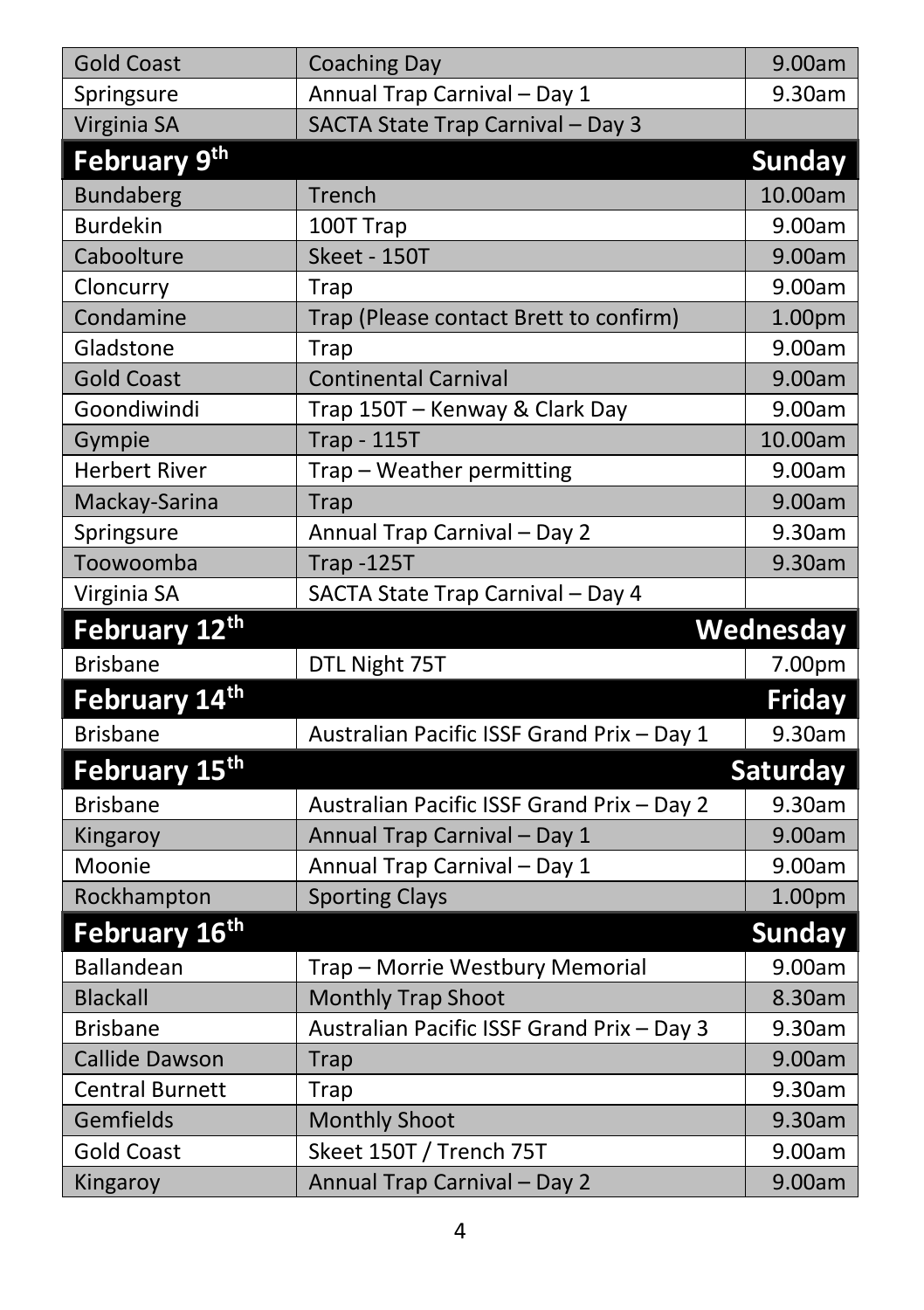| Annual Trap Carnival - Day 2                                                              | 9.00am          |
|-------------------------------------------------------------------------------------------|-----------------|
| Monthly Trap Shoot                                                                        | 9.00am          |
| <b>Monthly Shoot</b>                                                                      | 9.00am          |
| Call 07 46282161 or 0428 282167 to confirm                                                | 1.00pm          |
|                                                                                           | Wednesday       |
| Trench Night 75T                                                                          | 7.00pm          |
|                                                                                           | Saturday        |
| <b>Trap</b>                                                                               | 2.00pm          |
| <b>Monthly Trap Shoot</b>                                                                 | 1.00pm          |
| Central Zone Trap Carnival - Day 1<br>Inc. 2 <sup>nd</sup> Annual CZ Handicap Spectacular | 8.30am          |
| Annual Skeet Carnival - Day 1                                                             | 9.30am          |
| Sporting                                                                                  | 10.00am         |
|                                                                                           | <b>Sunday</b>   |
| <b>Monthly Shoot</b>                                                                      | 9.00am          |
| Trap 130T                                                                                 | 9.30am          |
| Sporting - 75T                                                                            | 8.30am          |
| Trap                                                                                      | 9.30am          |
| Monthly Skeet/Tower                                                                       | 8.30am          |
| Trap-100T Mixed                                                                           | 11.00am         |
| Trap - 110T / 5-Stand - 75T                                                               | 10.00am         |
| <b>Trap</b>                                                                               | 9.00am          |
| Central Zone Trap Carnival - Day 2<br>Inc. 2 <sup>nd</sup> Annual CZ Handicap Spectacular | 8.30am          |
| $Trap - 125T$                                                                             | 9.00am          |
| <b>Trap - 100T</b>                                                                        | 9.00am          |
| Annual Skeet Carnival - Day 2                                                             | 9.30am          |
|                                                                                           | <b>Saturday</b> |
| <b>Skeet</b>                                                                              | 12 Noon         |
| <b>QCTA DTL Coaching Clinic</b>                                                           | 8.00am          |
| <b>Monthly Trap Shoot</b>                                                                 | 12 Noon         |
| Trap/Skeet                                                                                | 12 Noon         |
| 100T Universal Trench                                                                     | 9.30am          |
| WACTA State Skeet Carnival - Day 1                                                        | 8.30am          |
|                                                                                           | <b>Sunday</b>   |
| Skeet                                                                                     | 9.00am          |
|                                                                                           |                 |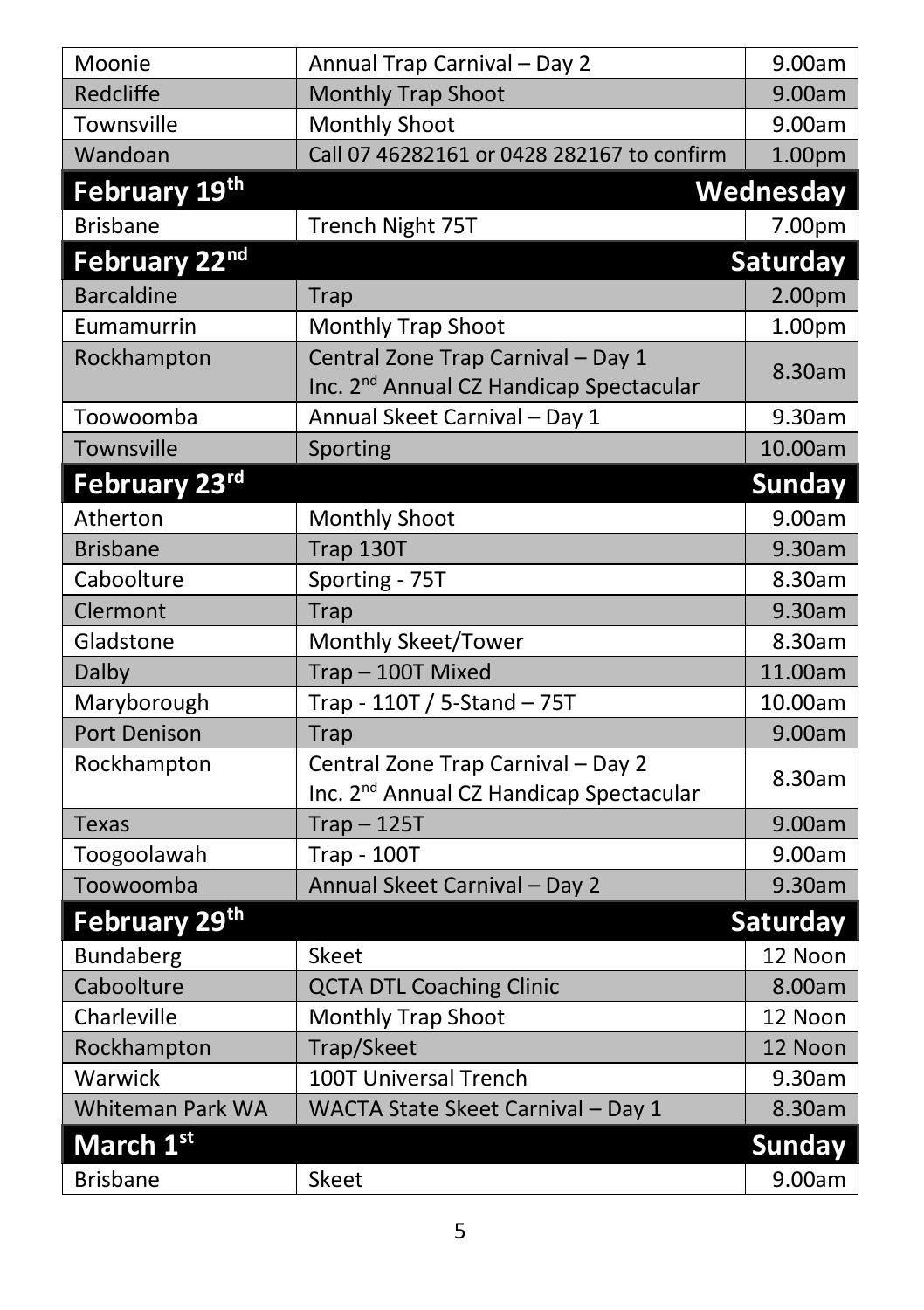|                        | Trench 100T                               | 9.30am          |
|------------------------|-------------------------------------------|-----------------|
| <b>Bundaberg</b>       | Trap                                      | 10.30am         |
| Caboolture             | <b>Trap - 110T</b>                        | 9.00am          |
| <b>Charters Towers</b> | Trap - Goldfields 100                     | 8.30am          |
| Chinchilla             | Trap 100T + Double Rise                   | 10.00am         |
| <b>Gold Coast</b>      | Sporting - 100T                           | 9.00am          |
| Silkwood               | Trap                                      | 9.00am          |
| Toompine               | Monthly Trap Shoot                        | 3.00pm          |
| Warwick                | Trap                                      | 9.00am          |
| Whiteman Park WA       | WACTA State Skeet Carnival - Day 2        | 8.30am          |
| March 2 <sup>nd</sup>  |                                           | <b>Monday</b>   |
| Whiteman Park WA       | WACTA State Skeet Carnival - Day 3        | 8.30am          |
| March 4 <sup>th</sup>  |                                           | Wednesday       |
| <b>Gold Coast</b>      | Night Trap 75T                            | 7.00pm          |
| March 6th              |                                           | <b>Friday</b>   |
|                        | Annual Trap Carnival - Night              |                 |
| Toowoomba              | Inc. South East Zone Night DB C/Ship      | 7.00pm          |
| March 7 <sup>th</sup>  |                                           | <b>Saturday</b> |
| <b>Burdekin</b>        | Annual Trap Carnival - Day 1              | 9.00am          |
| Roma                   | Club Shoot - Skeet                        | 11.00am         |
|                        | Trap                                      | 1.00pm          |
| St George              | Trap-125T Mixed                           | 10.00am         |
| Tambo                  | Monthly Trap Shoot                        | 1.00pm          |
| Toowoomba              | Annual Trap Carnival - Day 1              | 9.30am          |
| Virginia SA            | SACTA State Skeet Carnival - Day 1        |                 |
| March 8 <sup>th</sup>  |                                           | <b>Sunday</b>   |
| Bundaberg              | Trench                                    | 10.00am         |
| <b>Burdekin</b>        | Annual Trap Carnival - Day 2              | 8.30am          |
| Caboolture             | Skeet - 150T                              | 9.00am          |
| Cloncurry              | <b>Trap</b>                               | 9.00am          |
| Condamine              | Trap (Please contact Brett to confirm)    | 1.00pm          |
| <b>Dysart</b>          | Trap                                      | 10.00am         |
| Gladstone              | DTL Ironman Competition - 150T Trap       | 9.00am          |
| <b>Gold Coast</b>      | Trap                                      | 9.00am          |
| Goondiwindi            | Trap 150T - North West Rural Supplies Day | 9.00am          |
| Gympie                 | <b>Trap - 120T</b>                        | 10.00am         |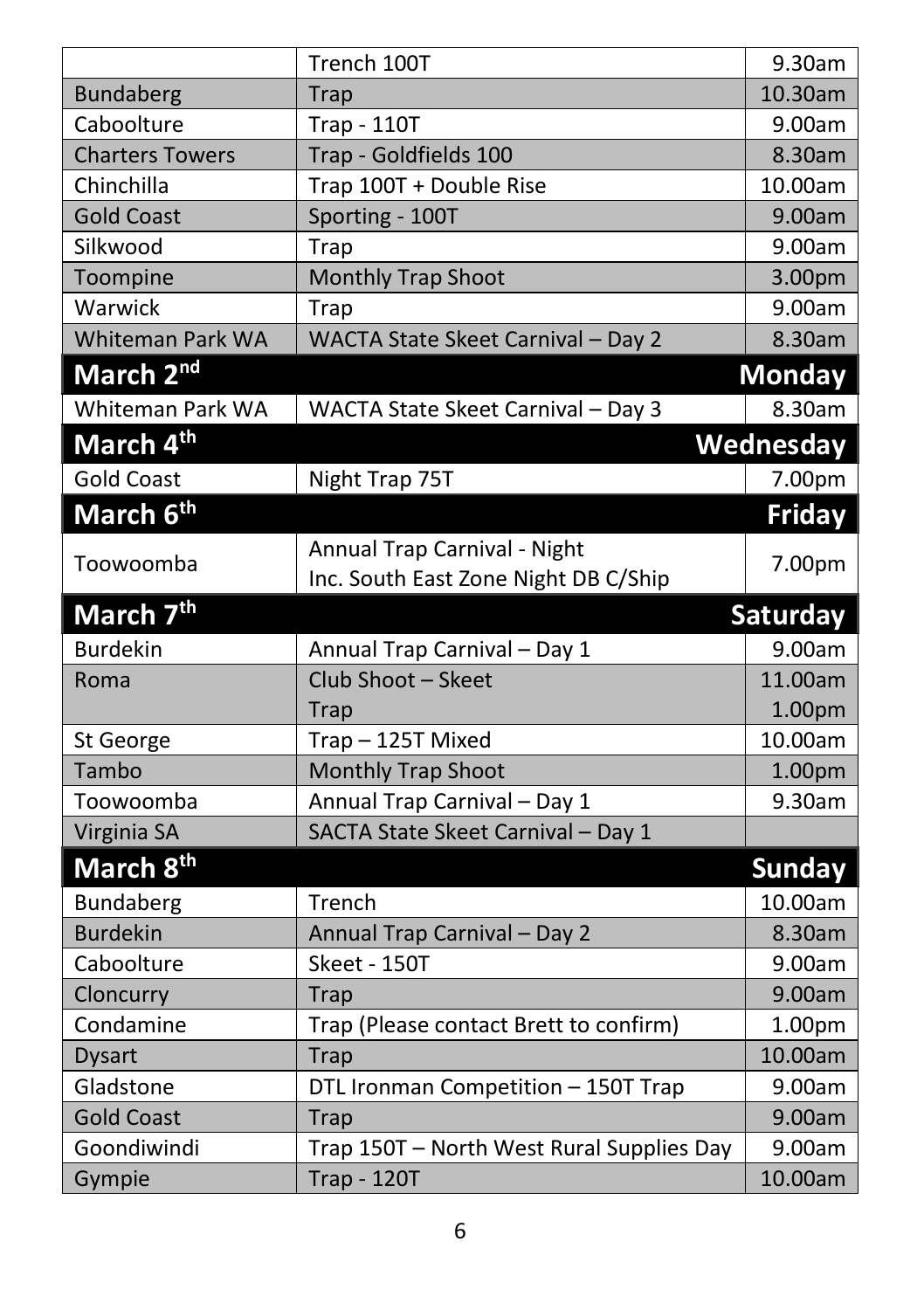| <b>Herbert River</b>   | Trap - Weather permitting                  | 9.00am           |
|------------------------|--------------------------------------------|------------------|
| Mackay-Sarina          | <b>Trap</b>                                | 9.00am           |
| Springsure             | Monthly Trap Shoot                         | 9.30am           |
| Toowoomba              | Annual Trap Carnival - Day 2               | 9.00am           |
| Virginia SA            | SACTA State Skeet Carnival - Day 2         |                  |
| March 9 <sup>th</sup>  |                                            | <b>Monday</b>    |
| Virginia SA            | SACTA State Skeet Carnival - Day 3         |                  |
| March 11 <sup>th</sup> |                                            | Wednesday        |
| <b>Brisbane</b>        | DTL Night 75T                              | 7.00pm           |
| March 14 <sup>th</sup> |                                            | Saturday         |
| Maryborough            | South East Zone Sporting Carnival - Day 1  | 10.00am          |
| March 15th             |                                            | <b>Sunday</b>    |
| <b>Ballandean</b>      | Trap                                       | 9.00am           |
| <b>Blackall</b>        | <b>Monthly Trap Shoot</b>                  | 8.30am           |
| Callide Dawson         | Trap                                       | 9.00am           |
| <b>Central Burnett</b> | <b>Trap</b>                                | 9.30am           |
| Gemfields              | <b>Monthly Shoot</b>                       | 9.30am           |
| <b>Gold Coast</b>      | Skeet 150T / Trench 75T                    | 9.00am           |
| Kingaroy               | <b>Trap</b>                                | 10.00am          |
| Maryborough            | South East Zone Sporting Carnival - Day 2  | 10.00am          |
| Moonie                 | Monthly Trap Shoot                         | 10.00am          |
| Redcliffe              | <b>Monthly Trap Shoot</b>                  | 9.00am           |
| Townsville             | <b>Monthly Shoot</b>                       | 9.00am           |
| Wandoan                | Call 07 46282161 or 0428 282167 to confirm | 1.00pm           |
| March 18 <sup>th</sup> |                                            | <b>Wednesday</b> |
| <b>Brisbane</b>        | Trench Night 75T                           | 7.00pm           |
| March 21st             |                                            | Saturday         |
| Normanton              | <b>Monthly Shoot</b>                       | 1.30pm           |
| Rockhampton            | <b>Sporting Clays</b>                      | 1.00pm           |
| Surat                  | 100T Double Barrel Day                     | 10.00am          |
| Townsville             | Sporting                                   | 10.00am          |
| March 22 <sup>nd</sup> |                                            | <b>Sunday</b>    |
| Atherton               | Monthly Shoot                              | 9.00am           |
| Blackwater             | Trap                                       | 9.00am           |
| <b>Brisbane</b>        | Trap 130T                                  | 9.30am           |
| Caboolture             | Sporting - 75T                             | 8.30am           |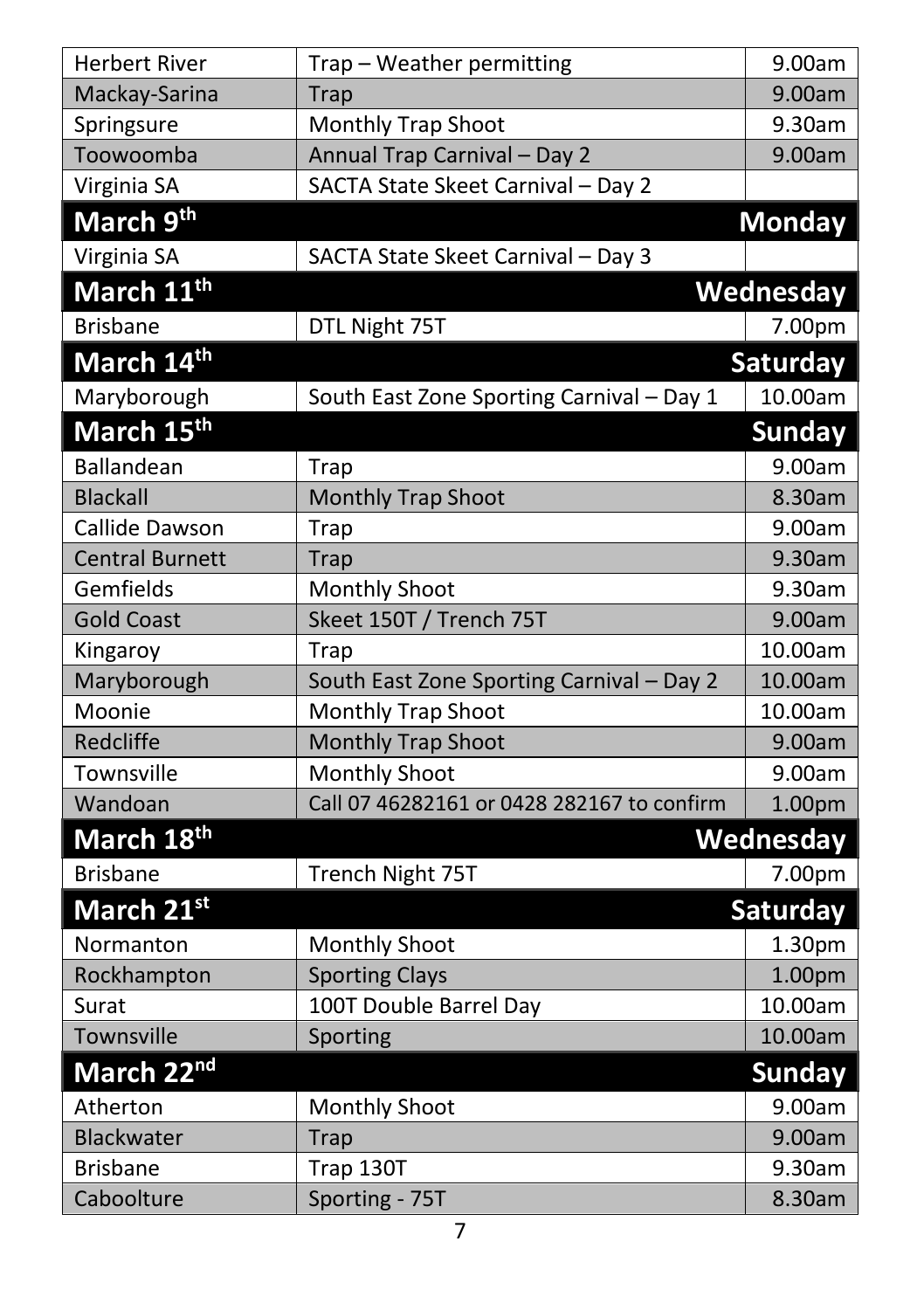| Clermont               | <b>Trap</b>                  | 9.30am           |
|------------------------|------------------------------|------------------|
| Dalby                  | Trap-100T Mixed              | 11.00am          |
| Gladstone              | Monthly Skeet/Tower          | 8.30am           |
| Maryborough            | <b>Trap - 110T</b>           | 10.00am          |
| Port Denison           | Trap                         | 9.00am           |
| <b>Texas</b>           | $Trap - 125T$                | 9.00am           |
| Toogoolawah            | <b>Trap - 100T</b>           | 9.00am           |
| March 28 <sup>th</sup> |                              | Saturday         |
| <b>Barcaldine</b>      | Annual Trap Carnival - Day 1 | 9.00am           |
| Charleville            | <b>Monthly Trap Shoot</b>    | 12 Noon          |
| Eumamurrin             | Monthly Trap Shoot           | 1.00pm           |
| March 29 <sup>th</sup> |                              | <b>Sunday</b>    |
| <b>Barcaldine</b>      | Annual Trap Carnival - Day 2 | 8.30am           |
| <b>Blackwater</b>      | <b>Skeet</b>                 | 9.00am           |
| April 1st              |                              | <b>Wednesday</b> |
| <b>Gold Coast</b>      | Night Trap 75T               | 7.00pm           |
| April 4 <sup>th</sup>  |                              | <b>Saturday</b>  |
| Bundaberg              | Skeet                        | 12 Noon          |
| St George              | Trap-125T Mixed              | 10.00am          |
| Tambo                  | Monthly Trap Shoot           | 1.00pm           |
| Toompine               | Monthly Trap Shoot           | 3.00pm           |
| Warwick                | 100T Universal Trench        | 9.30am           |
| April 5th              |                              | <b>Sunday</b>    |
|                        | <b>Skeet</b>                 | 9.00am           |
| <b>Brisbane</b>        | Trench 100T                  | 9.30am           |
| <b>Bundaberg</b>       | <b>Trap</b>                  | 10.30am          |
| Caboolture             | <b>Trap - 105T</b>           | 9.00am           |
| <b>Charters Towers</b> | Trap/Skeet                   | 9.00am           |
| Chinchilla             | Trap 100T + Double Rise      | 10.00am          |
| <b>Dysart</b>          | <b>Trap</b>                  | 10.00am          |
| Gold Coast             | Sporting - 100T              | 9.00am           |
| Rockhampton            | Trap/Skeet                   | 9.00am           |
| Silkwood               | Trap                         | 9.00am           |
| Warwick                | <b>Annual Trap Shoot</b>     | 9.00am           |
| April 8 <sup>th</sup>  |                              | Wednesday        |
| <b>Brisbane</b>        | DTL Night 75T                | 7.00pm           |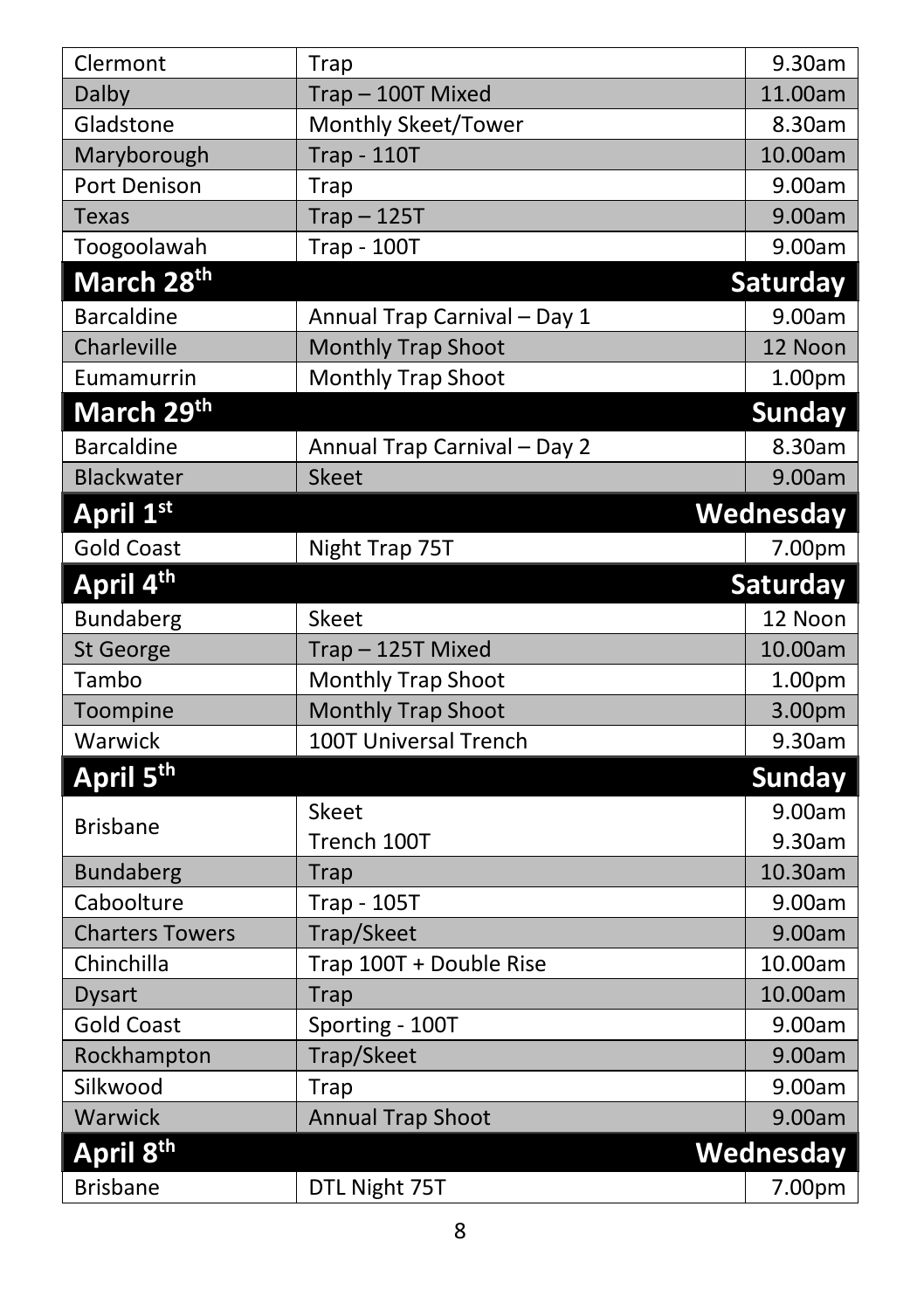| April 11 <sup>th</sup> |                                           | <b>Saturday</b> |
|------------------------|-------------------------------------------|-----------------|
|                        | <b>Trap</b>                               | 1.30pm          |
| <b>Burdekin</b>        | Night Trap                                | 6.30pm          |
| Gladstone              | Annual Easter Trap Carnival - Day 1       |                 |
|                        | Inc. Central Zone Night Mixed Tgts C/Ship | 9.00am          |
| <b>Gold Coast</b>      | Junior Development Training Day           | 9.00am          |
| Ilfracombe             | Patron's Shield                           | 9.00am          |
| Toompine               | Two Day Easter Shoot - Day 1              | 9.00am          |
| April 12th             |                                           | Sunday          |
| <b>Burdekin</b>        | <b>Trap</b>                               | 9.00am          |
| Caboolture             | Skeet - 150T                              | 9.00am          |
| Cloncurry              | Trap                                      | 9.00am          |
| Condamine              | Trap (Please contact Brett to confirm)    | 1.00pm          |
| Gladstone              | Annual Easter Trap Carnival - Day 2       | 8.30am          |
| <b>Gold Coast</b>      | Trap                                      | 9.00am          |
| Goondiwindi            | Trap 125T - Sunny Corner Classic          | 9.00am          |
| Gympie                 | <b>Trap - 110T</b>                        | 10.00am         |
| <b>Herbert River</b>   | Trap                                      | 9.00am          |
| Mackay-Sarina          | <b>Trap</b>                               | 9.00am          |
| Springsure             | <b>Monthly Trap Shoot</b>                 | 9.30am          |
| Toompine               | Two Day Easter Shoot - Day 2              | 8.30am          |
| Toowoomba              | <b>Trap -125T</b>                         | 9.30am          |
| April 15 <sup>th</sup> |                                           | Wednesday       |
| <b>Brisbane</b>        | Trench Night 75T                          | 7.00pm          |
| April 17th             |                                           | <b>Friday</b>   |
| Surat                  | State Night Double Barrel Championship    | 7.00pm          |
| April 18th             |                                           | <b>Saturday</b> |
| <b>Gold Coast</b>      | April Skeet Carnival - Day 1              | 9.00am          |
| Rockhampton            | <b>Sporting Clays</b>                     | 1.00pm          |
| Surat                  | Annual Trap Carnival - Day 1              | 9.00am          |
| April 19th             |                                           | <b>Sunday</b>   |
| Ballandean             | Trap - John Bacchetti Memorial and        |                 |
|                        | Angelo Musumeci Memorial                  | 9.00am          |
| <b>Blackall</b>        | <b>Monthly Trap Shoot</b>                 | 8.30am          |
| Bundaberg              | Trench                                    | 10.00am         |
| <b>Callide Dawson</b>  | Trap - Jim Ryan Memorial 100T Handicap    | 9.00am          |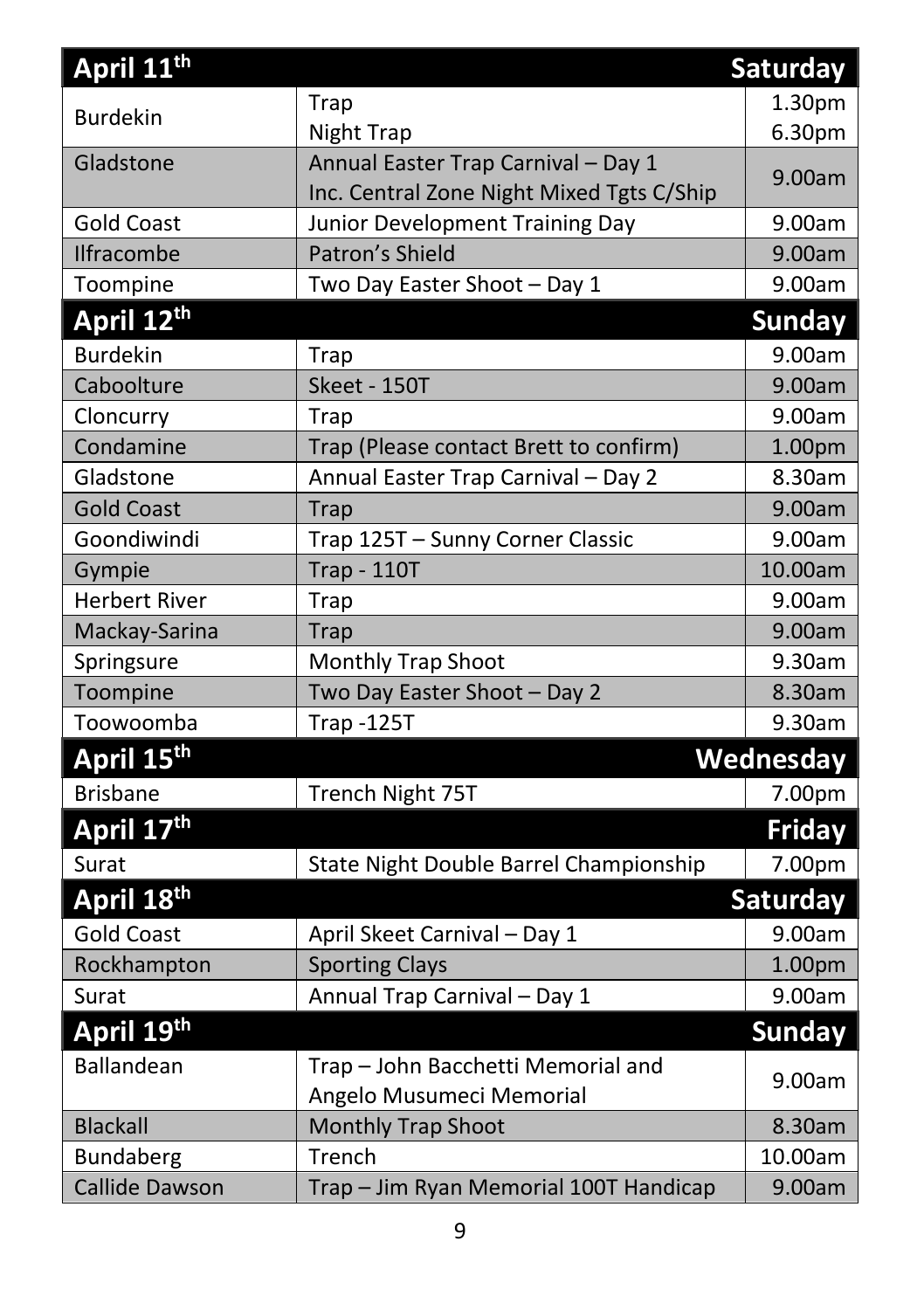| <b>Central Burnett</b> | <b>Trap</b>                                 | 9.30am           |
|------------------------|---------------------------------------------|------------------|
| Gemfields              | <b>Monthly Shoot</b>                        | 9.30am           |
| <b>Gold Coast</b>      | April Skeet Carnival - Day 2                | 9.00am           |
| <b>Gold Coast</b>      | Trench 75T                                  | 9.00am           |
| Kingaroy               | Trap                                        | 10.00am          |
| Moonie                 | Monthly Trap Shoot                          | 10.00am          |
| Redcliffe              | <b>Monthly Trap Shoot</b>                   | 9.00am           |
|                        | <b>Bill Chain Memorial</b>                  |                  |
| Surat                  | Annual Trap Carnival - Day 2                | 9.00am           |
| Townsville             | Monthly Shoot - State DTL Warmup            | 9.00am           |
| Wandoan                | Call 07 46282161 or 0428 282167 to confirm  | 1.00pm           |
| April 25th             |                                             | Saturday         |
| <b>Barcaldine</b>      | Trap                                        | 2.00pm           |
| Charleville            | Monthly Trap Shoot                          | 12 Noon          |
| Eumamurrin             | Monthly Trap Shoot                          | 1.00pm           |
| Normanton              | <b>Monthly Shoot</b>                        | 1.30pm           |
| Toowoomba              | ANZAC Day Charity Shoot - Legacy/Careflight | 1.00pm           |
| April 26 <sup>th</sup> |                                             | <b>Sunday</b>    |
| Atherton               | <b>Monthly Shoot</b>                        | 9.00am           |
| <b>Blackwater</b>      | Skeet & Trap                                | 9.00am           |
| <b>Brisbane</b>        | Trap 130T                                   | 9.30am           |
| Caboolture             | Sporting - 75T                              | 8.30am           |
| Clermont               | Trap                                        | 9.30am           |
| Dalby                  | Trap-100T Mixed                             | 11.00am          |
| Gladstone              | Monthly Skeet/Tower                         | 8.30am           |
| Maryborough            | Trap - 110T / 5-Stand - 75T                 | 10.00am          |
| Port Denison           | Trap                                        | 9.00am           |
| <b>Texas</b>           | Open 1 Day Trap Shoot - 100T                | 9.00am           |
| Toogoolawah            | Trap 100T                                   | 9.00am           |
| April 29 <sup>th</sup> |                                             | <b>Wednesday</b> |
| Roma                   | Roman Chariot Shoot/Annual Carnival Day 1   | 8.00am           |
| April 30th             |                                             | <b>Thursday</b>  |
| Roma                   | Roman Chariot Shoot/Annual Carnival Day 2   | 8.00am           |
| May 1st                |                                             | <b>Friday</b>    |
| Roma                   | Roman Chariot Shoot/Annual Carnival Day 3   | 8.00am           |
| <b>Echuca CTC</b>      | VCTA State ISSF Carnival - Day 1            |                  |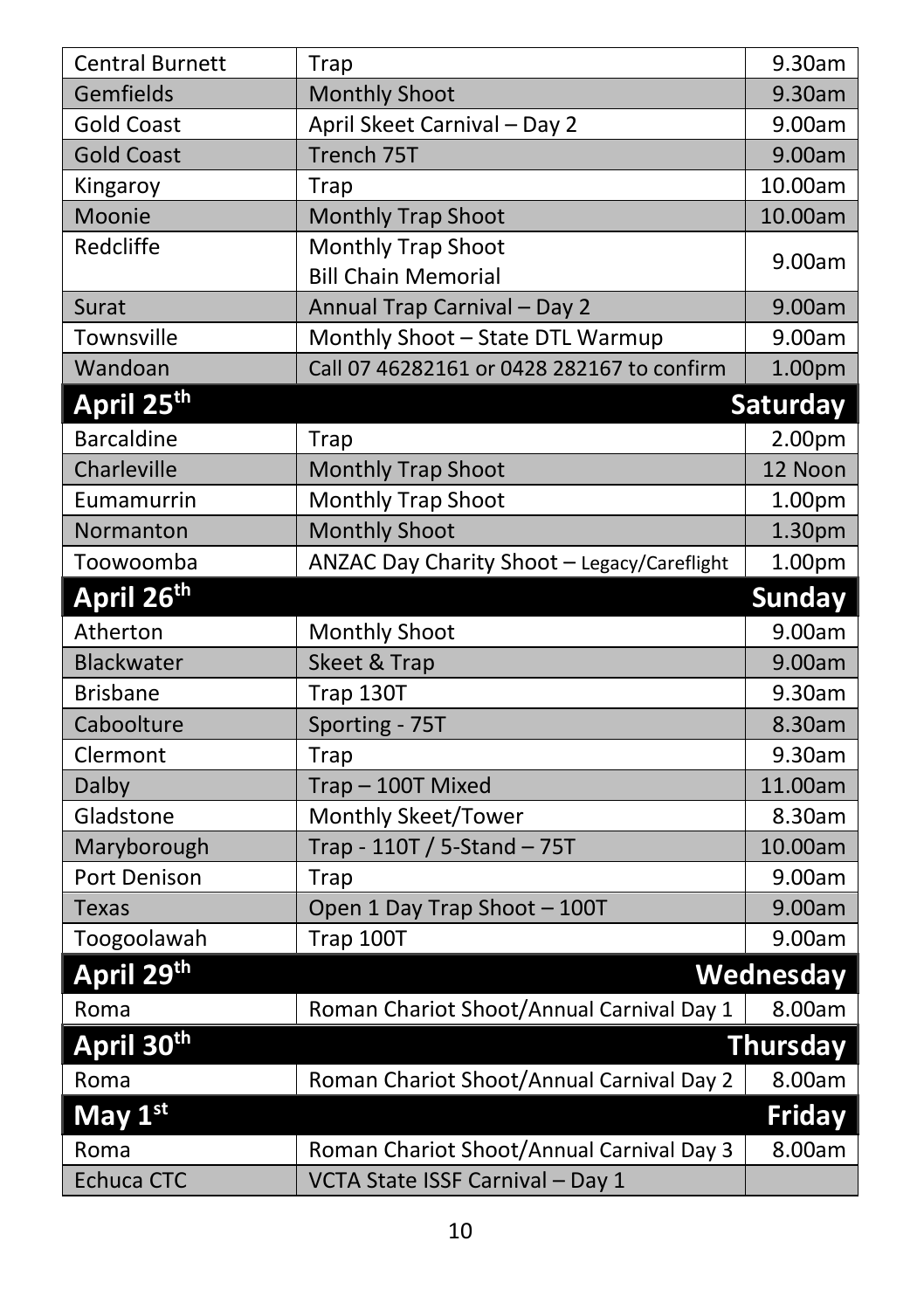| May $2nd$              |                                         | Saturday        |
|------------------------|-----------------------------------------|-----------------|
| Roma                   | Qld State Trap Carnival - Day 1         |                 |
|                        | Zone Teams Events - 7.00pm              | 8.30am          |
| <b>Charters Towers</b> | 5-Stand                                 | 1.00pm          |
| <b>Echuca CTC</b>      | VCTA State ISSF Carnival - Day 2        |                 |
| St George              | Trap-125T Mixed                         | 10.00am         |
| Tambo                  | <b>Monthly Trap Shoot</b>               | 1.00pm          |
| Toompine               | Monthly Trap Shoot                      | 3.00pm          |
| Warwick                | 100T Universal Trench                   | 9.30am          |
| May 3rd                |                                         | <b>Sunday</b>   |
| Roma                   | Qld State Trap Carnival - Day 2         |                 |
|                        | Hall of Fame Presentation Dinner - 6pm  | 8.30am          |
|                        | <b>Skeet</b>                            | 9.00am          |
| <b>Brisbane</b>        | Trench 100T                             | 9.30am          |
| Caboolture             | <b>Trap - 105T</b>                      | 9.00am          |
| <b>Charters Towers</b> | <b>Trap</b>                             | 9.00am          |
| <b>Dysart</b>          | <b>Trap</b>                             | 10.00am         |
| <b>Echuca CTC</b>      | VCTA State ISSF Carnival - Day 3        |                 |
| <b>Gold Coast</b>      | Sporting - 100T                         | 9.00am          |
| Newcastle Lake Mac     | NSW State Sporting Clays Championship   |                 |
| Rockhampton            | Trap/Skeet                              | 9.00am          |
| Warwick                | <b>Trap</b>                             | 9.00am          |
| May 4 <sup>th</sup>    |                                         | <b>Monday</b>   |
| Roma                   | Qld State Trap Carnival - Day 3         | 8.30am          |
| May 6 <sup>th</sup>    |                                         | Wednesday       |
| <b>Gold Coast</b>      | Night Trap 75T                          | 7.00pm          |
| May 8 <sup>th</sup>    |                                         | <b>Friday</b>   |
| Cunnamulla             | Annual Trap Carnival - Night            |                 |
|                        | Commonwealth Night Single Barrel C/Ship | 7.00pm          |
| May 9th                |                                         | <b>Saturday</b> |
| Bundaberg              | <b>Skeet</b>                            | 12 Noon         |
| Cunnamulla             | Annual Trap Carnival - Day 1            | 8.30am          |
| Springsure             | Mother's Day Shoot - Drinks & Nibbles   | 12 Noon         |
| May 10th               |                                         | <b>Sunday</b>   |
| Bundaberg              | <b>Trap</b>                             | 10.30am         |
| <b>Burdekin</b>        | <b>Trap Handicap</b>                    | 9.00am          |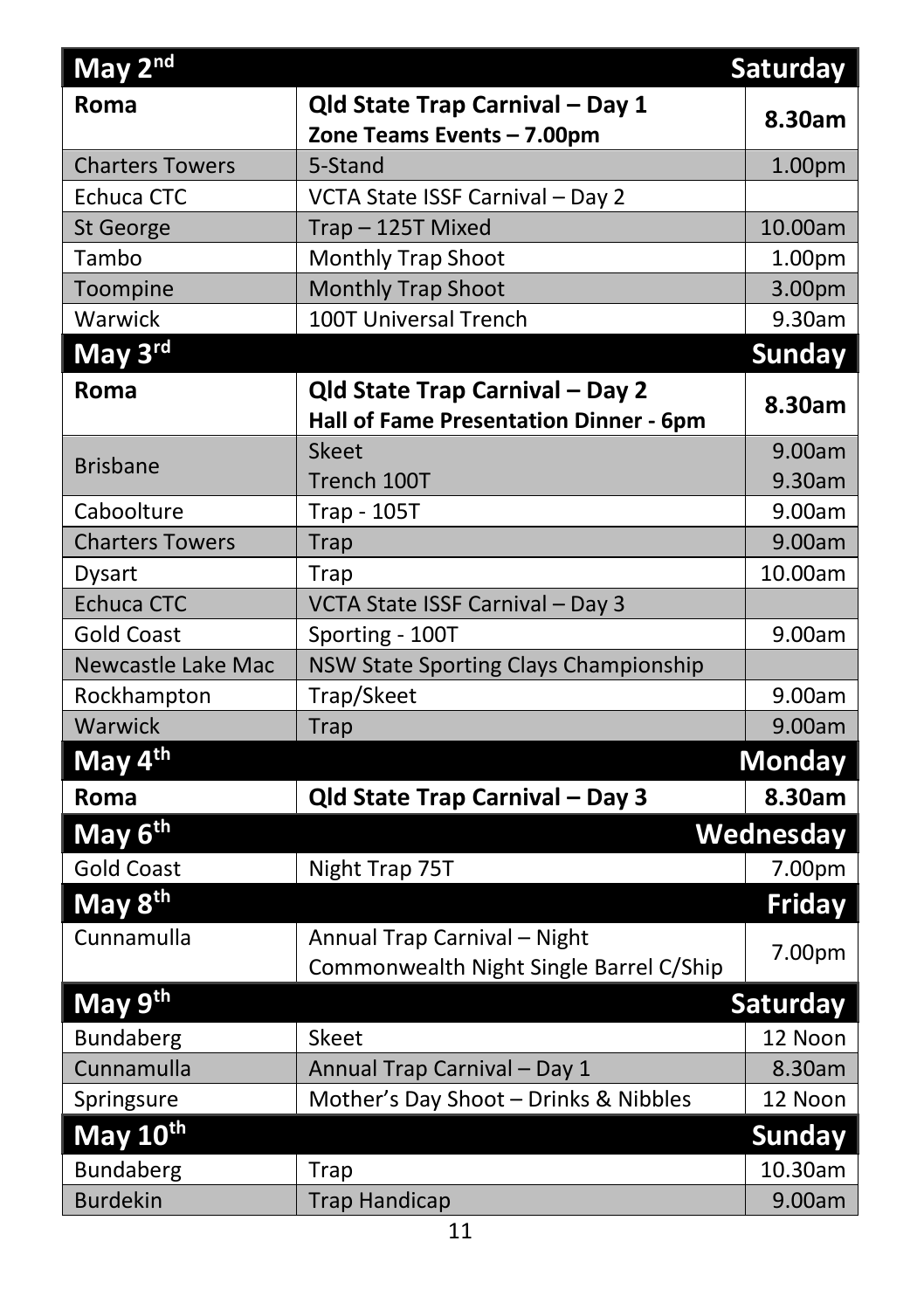| Caboolture             | Skeet - 150T                                      | 9.00am             |
|------------------------|---------------------------------------------------|--------------------|
| Cloncurry              | <b>Trap</b>                                       | 9.00am             |
| Condamine              | Trap (Please contact Brett to confirm)            | 1.00pm             |
| Cunnamulla             | Annual Trap Carnival - Day 2                      | 8.00am             |
| Gladstone              | Trap                                              | 9.00am             |
| <b>Gold Coast</b>      | <b>Trap</b>                                       | 9.00am             |
| Goondiwindi            | Trap 140T - AirCare Goondiwindi Day               | 9.00am             |
| Gympie                 | <b>Trap - 110T</b>                                | 10.00am            |
| <b>Herbert River</b>   | Trap                                              | 9.00am             |
| Mackay-Sarina          | <b>Trap</b>                                       | 9.00am             |
| Toowoomba              | <b>Trap -125T</b>                                 | 9.30am             |
| May 13th               |                                                   | Wednesday          |
| <b>Brisbane</b>        | DTL Night 75T                                     | 7.00pm             |
| May 16 <sup>th</sup>   |                                                   | Saturday           |
| <b>Bendigo CTC</b>     | <b>VCTA State 5-Stand Sporting Clays Carnival</b> |                    |
| <b>Blackall</b>        | Annual Trap Carnival - Day 1                      |                    |
|                        | Inc. State SB Continental Championship            | 8.30am             |
| <b>Gold Coast</b>      | May Trench Carnival - Day 1                       | 9.00am             |
| Rockhampton            | <b>Sporting Clays</b>                             | 1.00pm             |
| Roma                   | Club Shoot - Skeet                                | 11.00am            |
|                        | Trap                                              | 1.00pm             |
| Surat                  | Western Zone Trench Championship                  | 10.00am            |
| May 17 <sup>th</sup>   |                                                   | <b>Sunday</b>      |
| Ballandean             | Trap - Chub Smith Memorial                        | 9.00am             |
| <b>Blackall</b>        | Annual Trap Carnival - Day 2                      | 8.30am             |
| <b>Bundaberg</b>       | Trench                                            | 10.00am            |
| <b>Callide Dawson</b>  | <b>Trap</b>                                       | 9.00am             |
| <b>Central Burnett</b> | Trap                                              | 9.30am             |
| Gemfields              | <b>Monthly Shoot</b>                              | 9.30am             |
| <b>Gold Coast</b>      | May Trench Carnival - Day 2                       | 9.00am             |
| <b>Gold Coast</b>      | Skeet 150T                                        | 9.00am             |
| Kingaroy               | Trap                                              | 10.00am            |
| Moonie                 | Monthly Trap Shoot                                | 10.00am            |
| Redcliffe              | <b>Monthly Trap Shoot</b>                         | 9.00am             |
| Silkwood               | Trap                                              | 9.00am             |
| Townsville             | Monthly Shoot                                     | 9.00am             |
| Wandoan                | Call 07 46282161 or 0428 282167 to confirm        | 1.00 <sub>pm</sub> |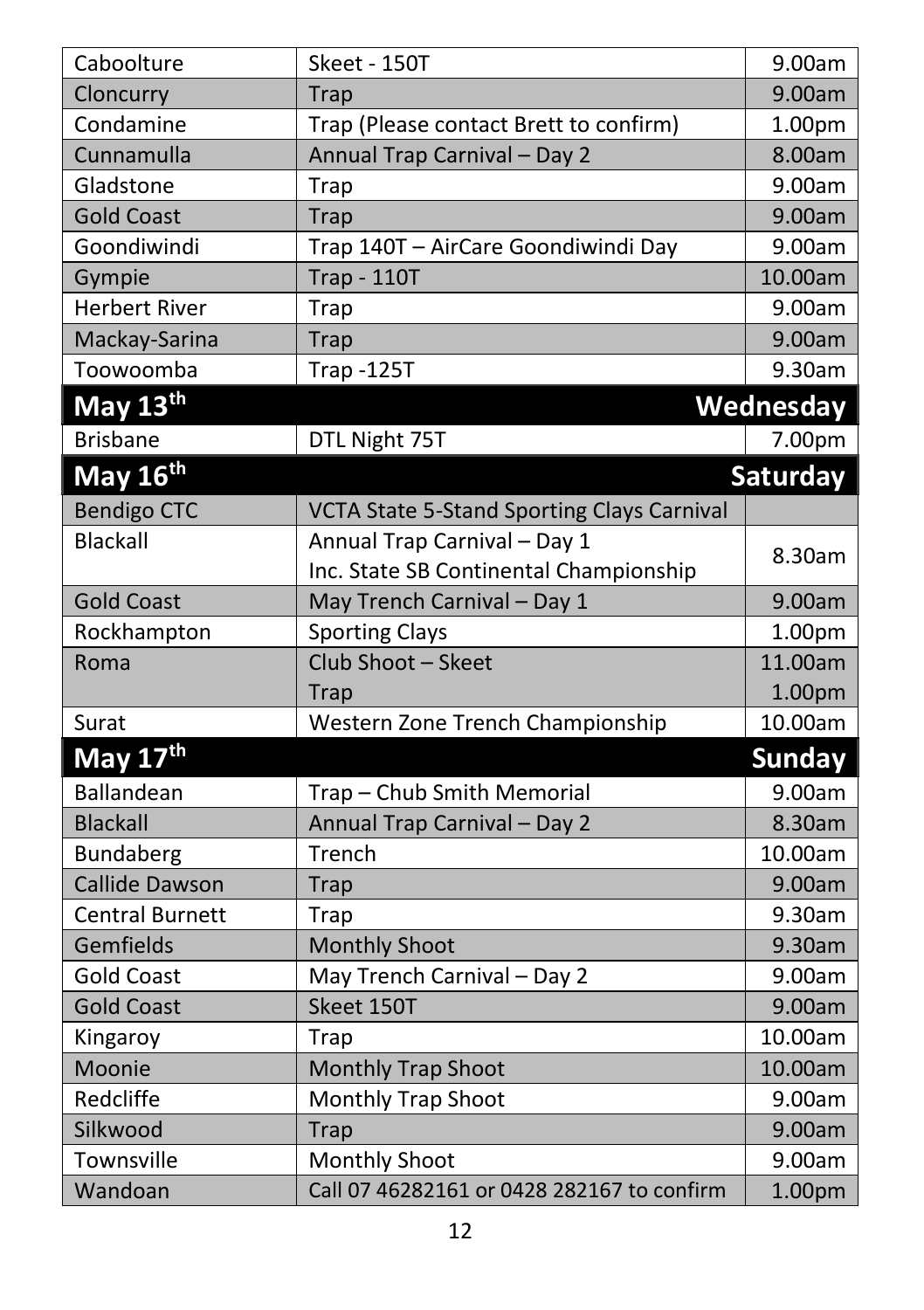| May 20th               |                                                                      | <b>Wednesday</b> |
|------------------------|----------------------------------------------------------------------|------------------|
| <b>Brisbane</b>        | Trench Night 75T                                                     | 7.00pm           |
| May 23rd               |                                                                      | <b>Saturday</b>  |
| <b>Barcaldine</b>      | <b>Trap</b>                                                          | 2.00pm           |
| Eumamurrin             | Monthly Trap Shoot                                                   | 1.00pm           |
| Maryborough            | Annual Trap Carnival - Day 1                                         | 9.30am           |
| Normanton              | Annual Trap Shoot - Day 1                                            | 10.30am          |
| Townsville             | Sporting                                                             | 10.00am          |
| May 24th               |                                                                      | <b>Sunday</b>    |
| Atherton               | <b>Monthly Shoot</b>                                                 | 9.00am           |
| Blackwater             | <b>Trap</b>                                                          | 9.00am           |
| <b>Brisbane</b>        | Trap 130T                                                            | 9.30am           |
| Caboolture             | Sporting - 75T                                                       | 8.30am           |
| Clermont               | <b>Trap</b>                                                          | 9.30am           |
| Dalby                  | Trap-100T Mixed                                                      | 11.00am          |
| Gladstone              | Monthly Skeet/Tower                                                  | 8.30am           |
| Maryborough            | Annual Trap Carnival - Day 2                                         | 9.30am           |
| Normanton              | Annual Trap Shoot - Day 2                                            | 8.30am           |
| Port Denison           | <b>Trap</b>                                                          | 9.00am           |
| <b>Texas</b>           | $Trap - 125T$                                                        | 9.00am           |
| Toogoolawah            | <b>Trap - 100T</b>                                                   | 9.00am           |
| May 29 <sup>th</sup>   |                                                                      | Friday           |
| <b>Brisbane</b>        | Annual Trap Carnival - Night<br>State Night Point Score Championship | 6.30pm           |
| May 30th               |                                                                      | <b>Saturday</b>  |
| <b>Brisbane</b>        | Annual Trap Carnival - Day 1<br><b>Sckaf &amp; Meadows Memorial</b>  | 9.00am           |
| <b>Central Burnett</b> | Annual Two Day Shoot - Day 1                                         | 9.30am           |
| Charleville            | <b>McGrath Foundation Pink Day</b>                                   | 12 Noon          |
| Kingston SE CTC        | <b>SACTA State Sporting Championship</b>                             |                  |
| Surat                  | Mega Double Rise 100 Pair - Day 1                                    | 8.30am           |
| May 31st               |                                                                      | <b>Sunday</b>    |
| Blackwater             | Skeet                                                                | 9.00am           |
| <b>Brisbane</b>        | Annual Trap Carnival - Day 2<br><b>Sckaf &amp; Meadows Memorial</b>  | 9.00am           |
| <b>Burdekin</b>        | <b>Novice Team Shoot</b>                                             | 9.00am           |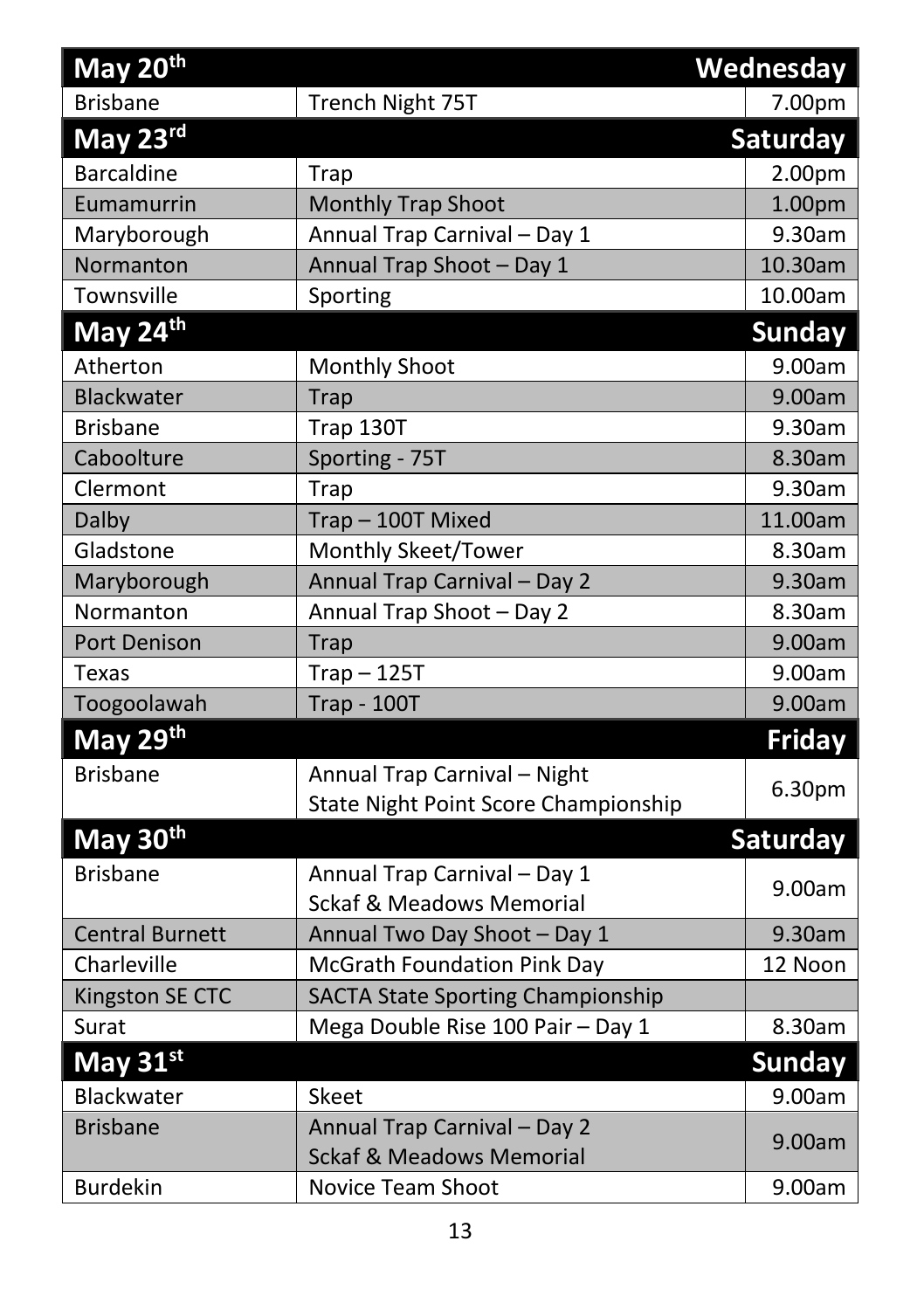| <b>Central Burnett</b>       | Annual Two Day Shoot - Day 2                                                | 8.30am          |
|------------------------------|-----------------------------------------------------------------------------|-----------------|
| St George                    | Mega Double Rise 100 Pair - Day 2                                           | 8.30am          |
| June 3rd                     |                                                                             | Wednesday       |
| <b>Gold Coast</b>            | Night Trap 75T                                                              | 7.00pm          |
| June 6 <sup>th</sup>         |                                                                             | Saturday        |
| <b>Bundaberg</b>             | Skeet                                                                       | 12 Noon         |
| Roma                         | Club Shoot - Skeet                                                          | 11.00am         |
|                              | <b>Trap</b>                                                                 | 1.00pm          |
| Silkwood                     | Annual Trap Carnival - Day 1                                                | 8.30am          |
| Tambo                        | Monthly Trap Shoot                                                          | 1.00pm          |
| Toompine                     | Monthly Trap Shoot                                                          | 3.00pm          |
| Warwick                      | <b>100T Universal Trench</b>                                                | 9.30am          |
| June 7 <sup>th</sup>         |                                                                             | <b>Sunday</b>   |
|                              | <b>Skeet</b>                                                                | 9.00am          |
| <b>Brisbane</b>              | Trench 100T                                                                 | 9.30am          |
| <b>Bundaberg</b>             | <b>Trap</b>                                                                 | 10.30am         |
| Caboolture                   | $Trap - 120T$                                                               | 9.00am          |
|                              | Inc. South East Zone Mixed Targets C/Ship                                   |                 |
| <b>Charters Towers</b>       | Trap/Skeet                                                                  | 9.00am          |
| Chinchilla                   | Trap 100T + Double Rise                                                     | 10.00am         |
| <b>Dysart</b>                | <b>Trap</b>                                                                 | 10.00am         |
| Gladstone                    | Trap                                                                        | 9.00am          |
| <b>Gold Coast</b>            | Sporting - 100T                                                             | 9.00am          |
| Silkwood                     | Annual Trap Carnival - Day 2<br>Inc. State Double Barrel Continental C/Ship | 8.30am          |
| Warwick                      | <b>Trap</b>                                                                 | 9.00am          |
| June 10 <sup>th</sup>        |                                                                             | Wednesday       |
| <b>Brisbane</b>              | DTL Night 75T                                                               | 7.00pm          |
| June 13 <sup>th</sup>        |                                                                             | <b>Saturday</b> |
| Rockhampton                  | Annual Trap Carnival - Day 1                                                | 8.30am          |
| Whiteman Park WA             | WACTA State 5-Stand Sporting Carnival - Day 1                               | 8.30am          |
| June 14 <sup>th</sup>        |                                                                             | <b>Sunday</b>   |
|                              | Trench                                                                      | 10.00am         |
| Bundaberg<br><b>Burdekin</b> |                                                                             | 9.00am          |
| Caboolture                   | <b>Trap</b><br>Skeet - 150T                                                 |                 |
|                              |                                                                             | 9.00am          |
| Condamine                    | Trap (Please contact Brett to confirm)                                      | 1.00pm          |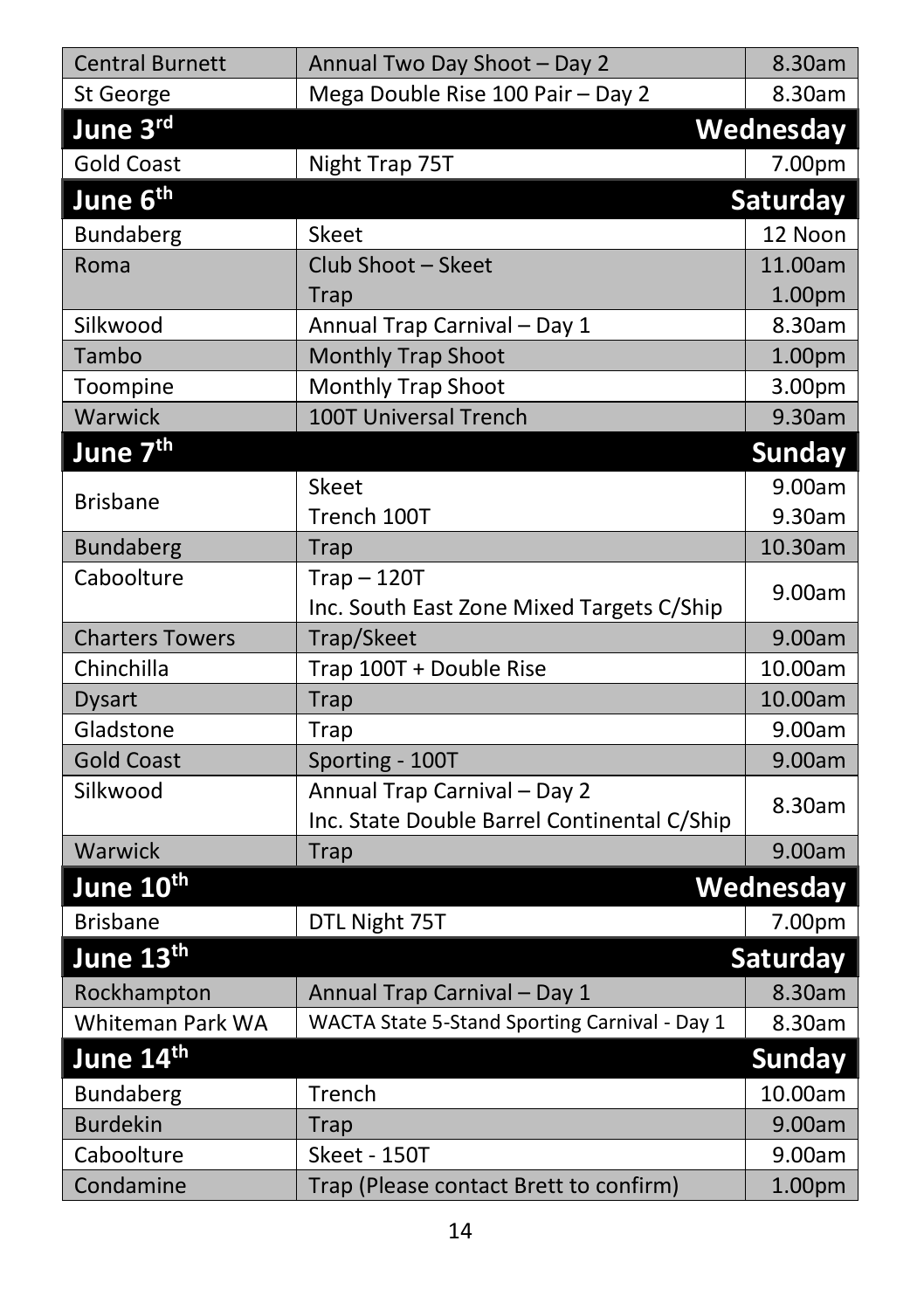| <b>Gold Coast</b>      | <b>Trap</b>                                   | 9.00am        |
|------------------------|-----------------------------------------------|---------------|
| Goondiwindi            | Trap 125T - Members Day                       | 9.00am        |
| Gympie                 | <b>Trap - 115T</b>                            | 10.00am       |
| <b>Herbert River</b>   | <b>Trap</b>                                   | 9.00am        |
| Mackay-Sarina          | Trap                                          | 9.00am        |
| Rockhampton            | Annual Trap Carnival - Day 2                  | 8.30am        |
| Springsure             | <b>Monthly Trap Shoot</b>                     | 9.30am        |
| Toowoomba              | <b>Trap -125T</b>                             | 9.30am        |
| Whiteman Park WA       | WACTA State 5-Stand Sporting Carnival - Day 2 | 8.30am        |
| June 17 <sup>th</sup>  |                                               | Wednesday     |
| <b>Brisbane</b>        | Trench Night 75T                              | 7.00pm        |
| June 19 <sup>th</sup>  |                                               | <b>Friday</b> |
| Wandoan                | Annual Trap Shoot - Night                     | 6.30pm        |
| June 20 <sup>th</sup>  |                                               | Saturday      |
| Gemfields              | Central Zone SB Cont Day & Night C/Ships      |               |
|                        | & State Night Double Rise Championship        | 3.00pm        |
| Karumba                | Annual Trap Carnival - Day 1                  | 9.00am        |
| Rockhampton            | <b>Sporting Clays</b>                         | 1.00pm        |
| Wandoan                | Annual Trap Shoot - Day 1                     | 8.30am        |
| June 21st              |                                               | <b>Sunday</b> |
| Ballandean             | South East Zone Continental Carnival          | 9.00am        |
| <b>Blackall</b>        | <b>Monthly Trap Shoot</b>                     | 8.30am        |
| Callide Dawson         | <b>Trap</b>                                   | 9.00am        |
| <b>Central Burnett</b> | <b>Trap</b>                                   | 9.30am        |
| Gemfields              | President's Cup                               | 9.30am        |
| <b>Gold Coast</b>      | Skeet 150T / Trench 75T                       | 9.00am        |
| Karumba                | Annual Trap Carnival - Day 2                  | 9.00am        |
| Kingaroy               | <b>Trap</b>                                   | 10.00am       |
| Moonie                 | Monthly Trap Shoot                            | 10.00am       |
| Townsville             | Killymoon All Around Champion                 |               |
|                        | Inc. Richard MacCormack Memorial              | 9.00am        |
|                        | DTL, Skeet, Tower, 5-Stand, Trench            |               |
| Wandoan                | Annual Trap Shoot - Day 2                     | 8.00am        |
| June 26 <sup>th</sup>  |                                               | <b>Friday</b> |
| <b>Redcliffe</b>       | <b>Sporting Coaching / Practise</b>           | 1.00pm        |
| June 27th              |                                               | Saturday      |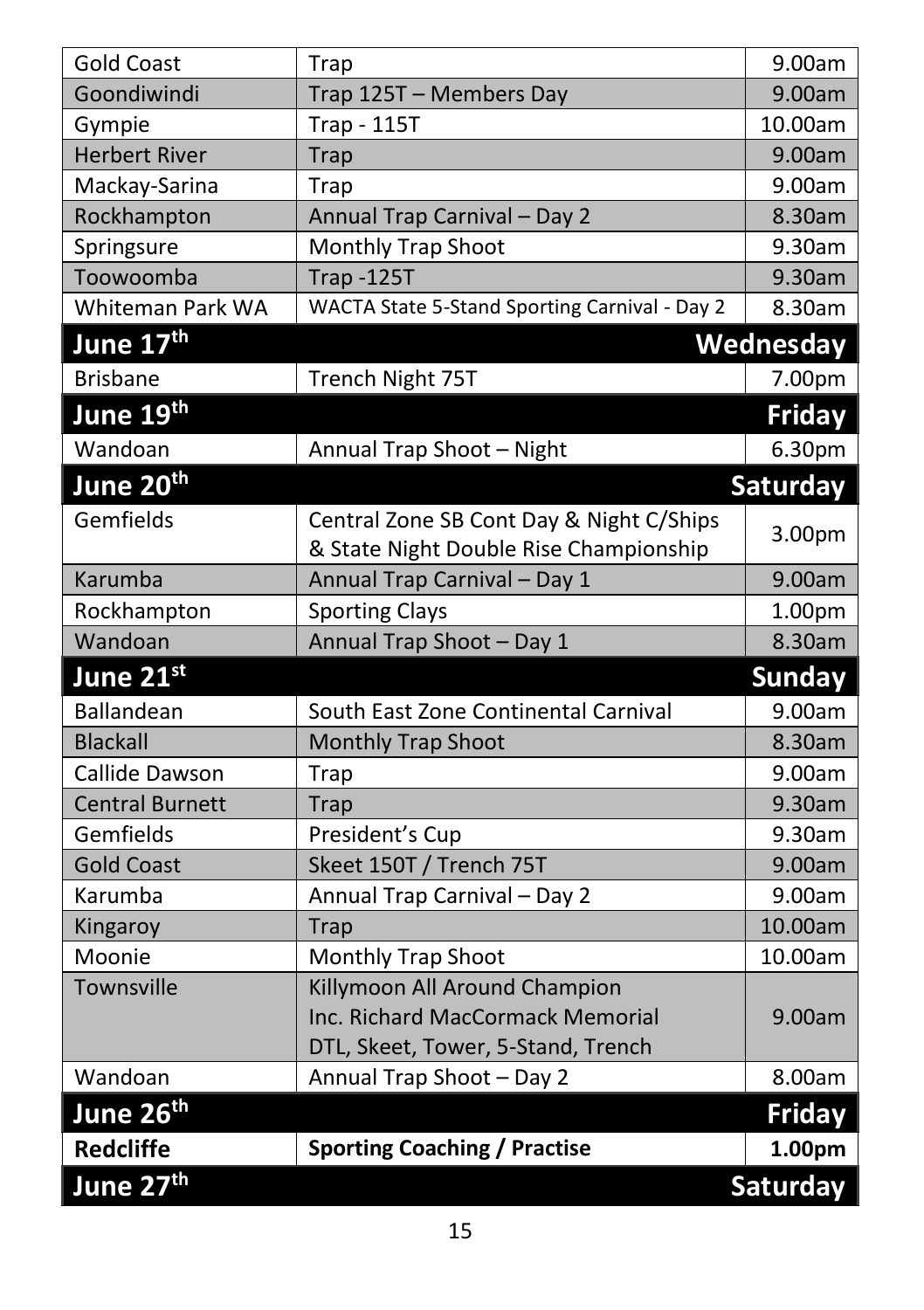| <b>Redcliffe</b>       | Qld 5-Stand Sporting Carnival - Day 1 | 9.00am          |
|------------------------|---------------------------------------|-----------------|
| <b>Barcaldine</b>      | Trap                                  | 2.00pm          |
| Charleville            | Monthly Trap Shoot                    | 12 Noon         |
| Cloncurry              | Annual Trap Carnival - Day 1          | 9.00am          |
| Eumamurrin             | Monthly Trap Shoot                    | 12 Noon         |
| June 28 <sup>th</sup>  |                                       | <b>Sunday</b>   |
| <b>Redcliffe</b>       | Qld 5-Stand Sporting Carnival - Day 2 | 9.00am          |
| Atherton               | <b>Monthly Shoot</b>                  | 9.00am          |
| Blackwater             | Skeet & Trap                          | 9.00am          |
| <b>Brisbane</b>        | Trap 130T                             | 9.30am          |
| Caboolture             | Sporting - 75T                        | 8.30am          |
| Clermont               | Trap                                  | 9.30am          |
| Cloncurry              | Annual Trap Carnival - Day 2          | 9.00am          |
| Dalby                  | Trap-100T Mixed                       | 11.00am         |
| Gladstone              | Monthly Skeet/Tower                   | 8.30am          |
| Maryborough            | Trap - 110T / 5-Stand - 75T           | 10.00am         |
| Port Denison           | Trap                                  | 9.00am          |
| <b>Texas</b>           | $Trap - 125T$                         | 9.00am          |
| Toogoolawah            | <b>Trap - 100T</b>                    | 9.00am          |
| July 1st               |                                       | Wednesday       |
| <b>Gold Coast</b>      | Night Trap 75T                        | 7.00pm          |
| July 4 <sup>th</sup>   |                                       | <b>Saturday</b> |
| Bundaberg              | Skeet                                 | 12 Noon         |
| <b>Charters Towers</b> | Northern Zone Skeet Carnival - Day 1  | 9.00am          |
| <b>Gold Coast</b>      | July Sporting Carnival - Day 1        | 9.00am          |
| Ilfracombe             | Annual Trap Carnival - Day 1          | 9.00am          |
| St George              | Trap-125T Mixed                       | 10.00am         |
| Tambo                  | <b>Monthly Trap Shoot</b>             | 1.00pm          |
| Toompine               | Monthly Trap Shoot                    | 3.00pm          |
| Warwick                | 100T Universal Trench                 | 9.30am          |
| July 5 <sup>th</sup>   |                                       | <b>Sunday</b>   |
|                        | <b>Skeet</b>                          | 9.00am          |
| <b>Brisbane</b>        | Trench 100T                           | 9.30am          |
| <b>Bundaberg</b>       | <b>Trap</b>                           | 10.30am         |
| Caboolture             | <b>Trap - 115T</b>                    | 9.00am          |
| <b>Charters Towers</b> | Northern Zone Skeet Carnival - Day 2  | 8.30am          |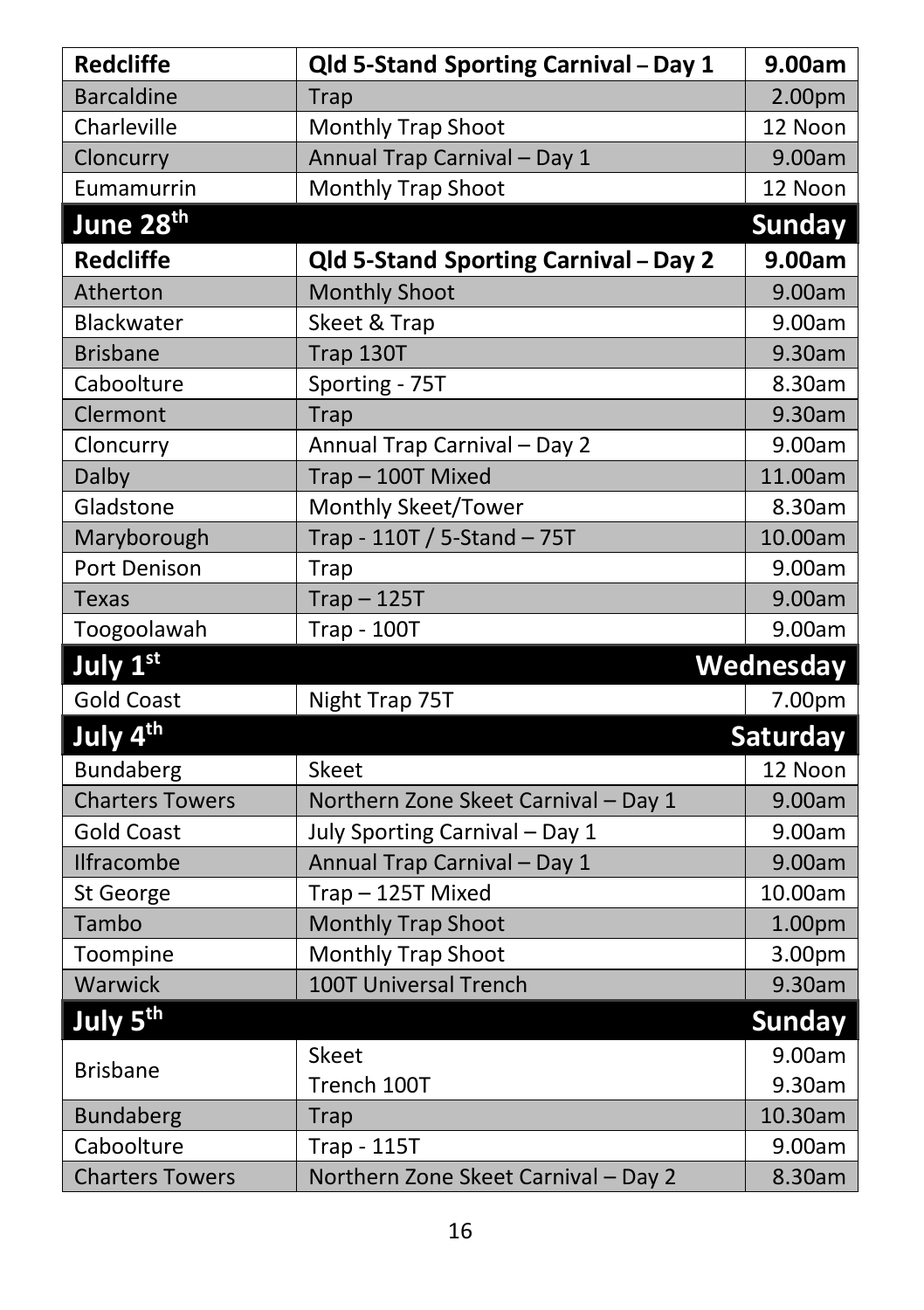| Chinchilla            | Trap 100T + Double Rise                                                 | 10.00am          |
|-----------------------|-------------------------------------------------------------------------|------------------|
| <b>Dysart</b>         | Trap                                                                    | 10.00am          |
| <b>Gold Coast</b>     | July Sporting Carnival - Day 2                                          | 8.30am           |
| <b>Ilfracombe</b>     | Annual Trap Carnival - Day 2                                            | 9.00am           |
| Rockhampton           | Trap/Skeet                                                              | 9.00am           |
| Silkwood              | Trap                                                                    | 9.00am           |
| Warwick               | <b>Trap</b>                                                             | 9.00am           |
| July 8 <sup>th</sup>  |                                                                         | <b>Wednesday</b> |
| <b>Brisbane</b>       | DTL Night 75T                                                           | 7.00pm           |
| July 10th             |                                                                         | Friday           |
| <b>Brisbane</b>       | Qld State ISSF Carnival - Day 1<br>Double Trap + Final                  | 9.00am           |
| July 11 <sup>th</sup> |                                                                         | Saturday         |
| <b>Brisbane</b>       | Qld State ISSF Carnival - Day 2<br>Men & Women Trap & Skeet             | 9.00am           |
| Caboolture            | Annual Skeet Carnival - Day 1                                           | 9.00am           |
| Charleville           | Annual Trap Carnival - Day 1<br>Inc. Commonwealth Deauville Dbls C/Ship | 8.30am           |
| Roma                  | Club Shoot - Skeet                                                      | 11.00am          |
|                       | <b>Trap</b>                                                             | 1.00pm           |
| Springsure            | President's Cup Weekend - Day 1                                         | 3.00pm           |
|                       | Inc. Central Zone Night DB Cont C/Ship                                  |                  |
| July 12 <sup>th</sup> |                                                                         | <b>Sunday</b>    |
| <b>Brisbane</b>       | Qld State ISSF Carnival - Day 3<br>Men & Women Trap & Skeet + Finals    | 9.00am           |
| <b>Bundaberg</b>      | Trench                                                                  | 10.00am          |
| <b>Burdekin</b>       | <b>Trap</b>                                                             | 9.00am           |
| Caboolture            | Annual Skeet Carnival - Day 2                                           | 9.00am           |
| Charleville           | Annual Trap Carnival - Day 2                                            | 8.30am           |
| Cloncurry             | <b>Trap</b>                                                             | 9.00am           |
| Condamine             | Trap (Please contact Brett to confirm)                                  | 1.00pm           |
| Gladstone             | Rick Hannah Memorial - 100T DB Trap                                     | 9.00am           |
| <b>Gold Coast</b>     | <b>Trap</b>                                                             | 9.00am           |
| Goondiwindi           | Trap 150T - Mal Lillyman Memorial Day                                   | 9.00am           |
| Gympie                | <b>Trap - 120T</b>                                                      | 10.00am          |
| <b>Herbert River</b>  | <b>Trap</b>                                                             | 9.00am           |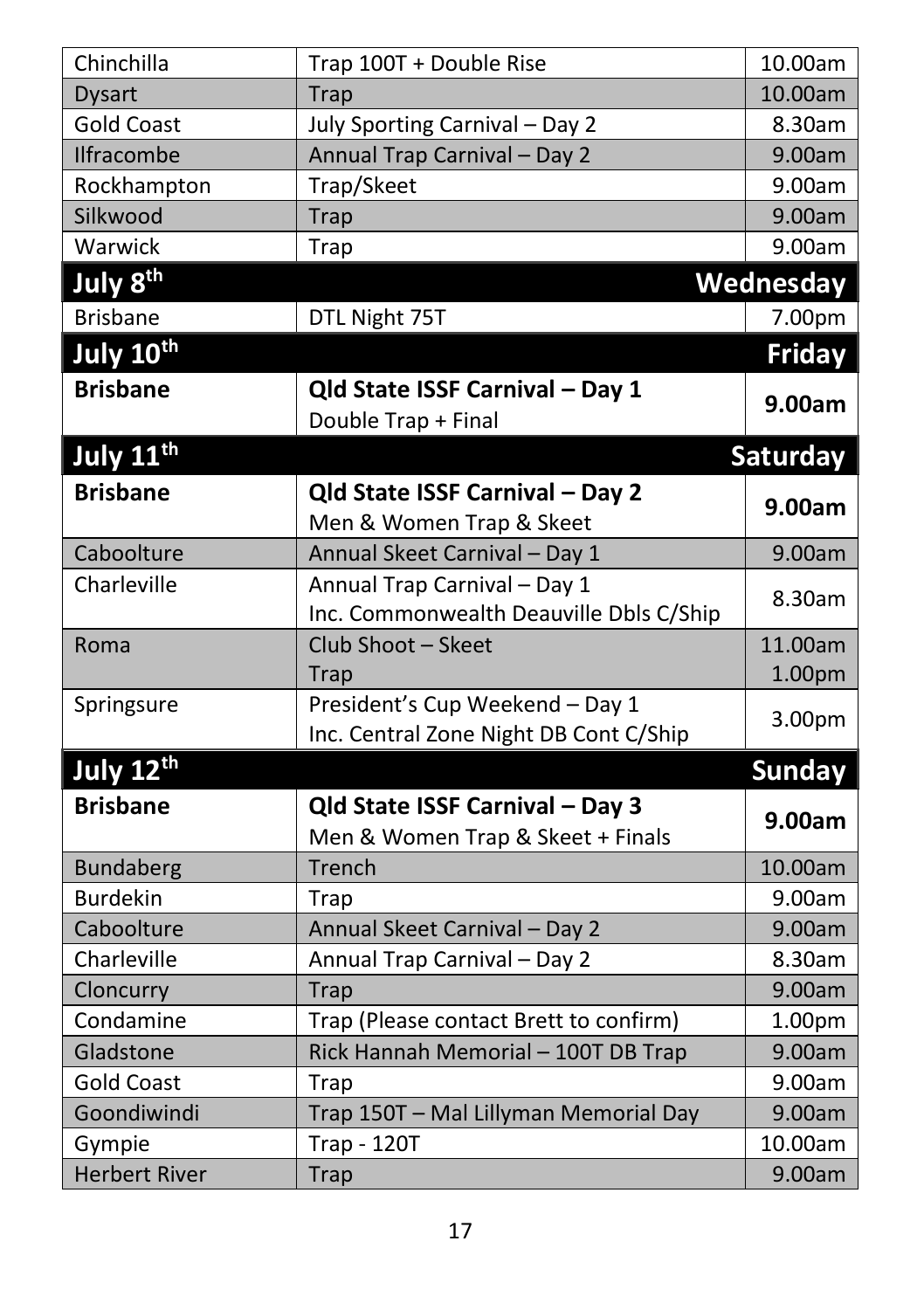| Mackay-Sarina          | Trap                                                                                     | 9.00am        |
|------------------------|------------------------------------------------------------------------------------------|---------------|
| Springsure             | President's Cup Weekend - Day 2<br>Inc. President's Cup 100T Event                       | 9.30am        |
| Toowoomba              | Trap -125T All Double Barrel Day                                                         | 9.30am        |
| July 15 <sup>th</sup>  |                                                                                          | Wednesday     |
| <b>Brisbane</b>        | Trench Night 75T                                                                         | 7.00pm        |
| July 18 <sup>th</sup>  |                                                                                          | Saturday      |
| Ballandean             | Day 1 - Brass Monkey Double Rise                                                         | 12 Noon       |
| <b>Callide Dawson</b>  | Annual Trap Carnival - Day 1                                                             | 9.00am        |
| Rockhampton            | <b>Sporting Clays</b>                                                                    | 1.00pm        |
| Surat                  | Trap - Christmas in July                                                                 | 10.00am       |
| Townsville             | Annual Trap Carnival - Day 1                                                             | 9.00am        |
| July 19 <sup>th</sup>  |                                                                                          | <b>Sunday</b> |
| Ballandean             | Day 2 - Brass Monkey 150                                                                 | 8.30am        |
| <b>Blackall</b>        | Monthly Trap Shoot                                                                       | 8.30am        |
| Callide Dawson         | Annual Trap Carnival - Day 2                                                             | 9.00am        |
| <b>Central Burnett</b> | <b>Trap</b>                                                                              | 9.30am        |
| Gemfields              | Monthly Shoot                                                                            | 9.30am        |
| <b>Gold Coast</b>      | Skeet 150T / Trench 75T                                                                  | 9.00am        |
| Kingaroy               | Trap                                                                                     | 10.00am       |
| Moonie                 | <b>Donald Cameron Memorial Shoot</b>                                                     | 9.00am        |
| Redcliffe              | Christmas in July Trap Shoot                                                             | 9.00am        |
| Toowoomba              | 100T Iron Man                                                                            | 9.30am        |
| Townsville             | Annual Trap Carnival - Day 2                                                             | 8.30am        |
| Wandoan                | Call 07 46282161 or 0428 282167 to confirm                                               | 1.00pm        |
| July 24th              |                                                                                          | <b>Friday</b> |
| Toowoomba              | 150T Skeet Multigauge                                                                    | 9.30am        |
| July 25 <sup>th</sup>  |                                                                                          | Saturday      |
| <b>Barcaldine</b>      | Trap                                                                                     | 2.00pm        |
| Caboolture             | Annual Sporting Carnival 100T - Day 1                                                    | 8.30am        |
| Clermont               | Trap - Inc. Central Zone Continental PS &<br>Central Zone Night Deauville Doubles C/Ship | 3.00pm        |
| Condamine              | Western Zone Trap Carnival - Day 1                                                       | 9.00am        |
| Eumamurrin             | Christmas in July Trap Shoot                                                             | 12 Noon       |
| Normanton              | <b>Monthly Shoot</b>                                                                     | 1.30pm        |
| Port Denison           | Annual Trap Carnival - Day 1                                                             | 9.00am        |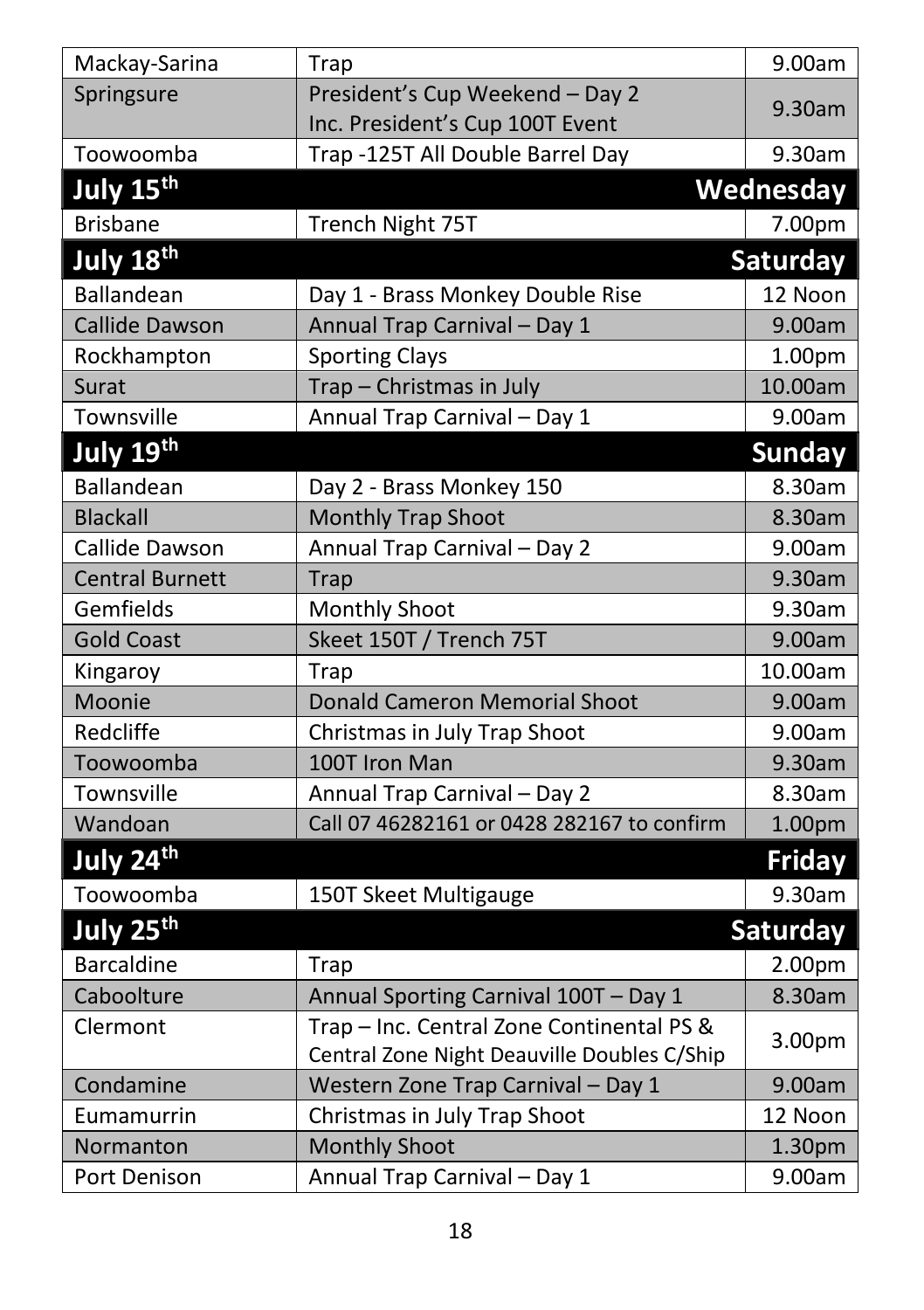| Toowoomba              | South East Zone Skeet Carnival - Day 1 | 9.30am          |
|------------------------|----------------------------------------|-----------------|
| July 26 <sup>th</sup>  |                                        | <b>Sunday</b>   |
| Atherton               | <b>Monthly Shoot</b>                   | 9.00am          |
| <b>Blackwater</b>      | Skeet & Trap                           | 9.00am          |
| <b>Brisbane</b>        | Trap 130T                              | 9.30am          |
| Caboolture             | Annual Sporting Carnival 100T - Day 2  | 8.30am          |
| Clermont               | President's Cup 100T DB                | 9.30am          |
| Condamine              | Western Zone Trap Carnival - Day 2     | 8.30am          |
| Dalby                  | Trap - 100T Mixed                      | 11.00am         |
| Gladstone              | <b>Monthly Skeet/Tower</b>             | 8.30am          |
|                        | Inc. Tower Club Championship           |                 |
| Maryborough            | Trap - 110T / 5-Stand - 75T            | 10.00am         |
| <b>Port Denison</b>    | Annual Trap Carnival - Day 2           | 9.00am          |
| Texas                  | <b>Bruno DeBortoli Memorial Shoot</b>  | 9.00am          |
| Toogoolawah            | <b>Trap - 100T</b>                     | 9.00am          |
| Toowoomba              | South East Zone Skeet Carnival - Day 2 | 9.30am          |
| August 1st             |                                        | <b>Saturday</b> |
| Bundaberg              | Annual Trap Carnival - Day 1           | 9.00am          |
| <b>Dysart</b>          | Annual Trap Carnival - Day 1           | 8.30am          |
| Roma                   | Annual Skeet Carnival - Day 1          | 9.00am          |
|                        | Inc. Western Zone Skeet Championship   |                 |
|                        | State Night Skeet Championship         | 7.00pm          |
| St George              | Trap-125T Mixed                        | 10.00am         |
| Tambo                  | Monthly Trap Shoot                     | 1.00pm          |
| Toompine               | <b>Monthly Trap Shoot</b>              | 3.00pm          |
| Warwick                | 100T Universal Trench                  | 9.30am          |
| August 2 <sup>nd</sup> |                                        | <b>Sunday</b>   |
|                        | Skeet                                  | 9.00am          |
| <b>Brisbane</b>        | Trench 100T                            | 9.30am          |
| <b>Bundaberg</b>       | Annual Trap Carnival - Day 2           | 9.00am          |
| Caboolture             | <b>Trap - 120T</b>                     | 9.00am          |
| <b>Charters Towers</b> | Trap/Tower                             | 9.00am          |
| <b>Dysart</b>          | Annual Trap Carnival - Day 2           | 8.00am          |
| <b>Gold Coast</b>      | Sporting                               | 9.00am          |
| Rockhampton            | Trap/Skeet                             | 9.00am          |
| Roma                   | Annual Skeet Carnival - Day 2          | 9.00am          |
|                        | Inc. Geoff Bryant Memorial Handicap    |                 |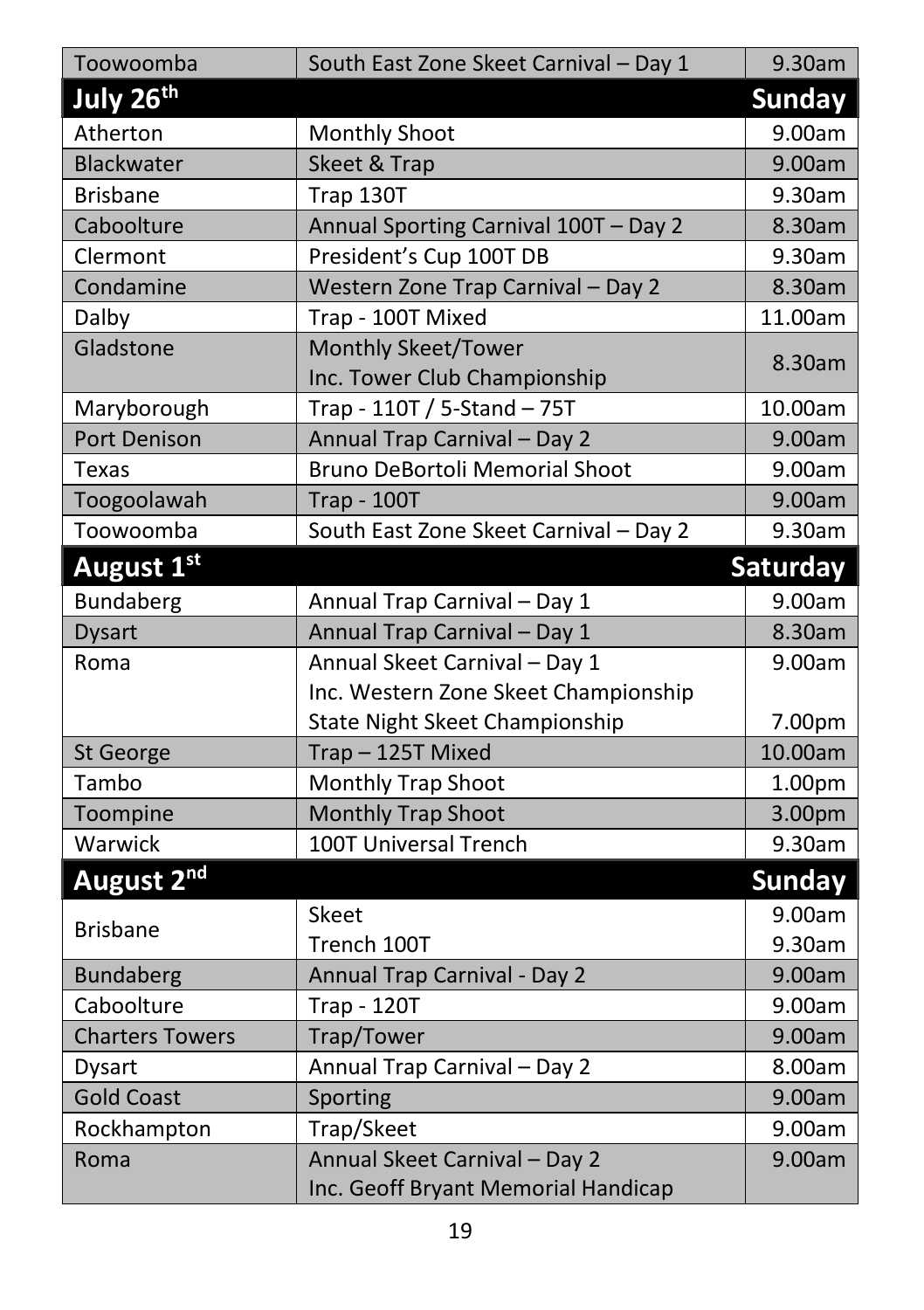| Roma                    | Trap - Roma Double Barrel Cup          | 1.00pm             |
|-------------------------|----------------------------------------|--------------------|
| Silkwood                | <b>Charity Flash Target Shoot</b>      | 9.00am             |
|                         | Inc. State Mixed Targets Championship  |                    |
| Warwick                 | Trap - President's Cup Continental Day | 9.00am             |
| August 5th              |                                        | Wednesday          |
| <b>Gold Coast</b>       | Night Trap 75T                         | 7.00pm             |
| August 7 <sup>th</sup>  |                                        | <b>Friday</b>      |
| <b>Gold Coast</b>       | <b>August Carnival Night Trap</b>      | 7.00pm             |
| Wagga Wagga             | NSW State Skeet Carnival - Day 1       | 8.30am             |
| August 8 <sup>th</sup>  |                                        | <b>Saturday</b>    |
| <b>Bundaberg</b>        | Skeet                                  | 12 Noon            |
|                         | <b>Trap</b>                            | 1.30 <sub>pm</sub> |
| <b>Burdekin</b>         | <b>Night Trap</b>                      | 6.30pm             |
| <b>Gold Coast</b>       | August Trap Carnival - Day 1           | 9.00am             |
| Wagga Wagga             | NSW State Skeet Carnival - Day 2       | 8.30am             |
| August 9 <sup>th</sup>  |                                        | <b>Sunday</b>      |
| Bundaberg               | Trench                                 | 10.00am            |
| <b>Burdekin</b>         | <b>Trap</b>                            | 9.00am             |
| Caboolture              | Skeet - 150T                           | 9.00am             |
| Cloncurry               | <b>Trap</b>                            | 9.00am             |
| Gladstone               | Trap                                   | 9.00am             |
| <b>Gold Coast</b>       | August Trap Carnival - Day 2           | 8.30am             |
| Goondiwindi             | Trap 150T - Triple Strike Day          | 9.00am             |
| Gympie                  | <b>Trap - 115T</b>                     | 10.00am            |
| <b>Herbert River</b>    | Trap                                   | 9.00am             |
| Mackay-Sarina           | <b>Trap</b>                            | 9.00am             |
| Springsure              | Monthly Trap Shoot                     | 9.30am             |
| Toowoomba               | <b>Trap -125T</b>                      | 9.30am             |
| Wagga Wagga             | NSW State Skeet Carnival - Day 3       | 8.30am             |
| August 12th             |                                        | Wednesday          |
| <b>Brisbane</b>         | DTL Night 75T                          | 7.00pm             |
| August 15 <sup>th</sup> |                                        | Saturday           |
| Gemfields               | Annual Trap Carnival - Day 1           | 9.00am             |
| Rockhampton             | <b>Sporting Clays</b>                  | 1.00pm             |
| Surat                   | Trap-100T Mixed                        | 10.00am            |
| August 16th             |                                        | <b>Sunday</b>      |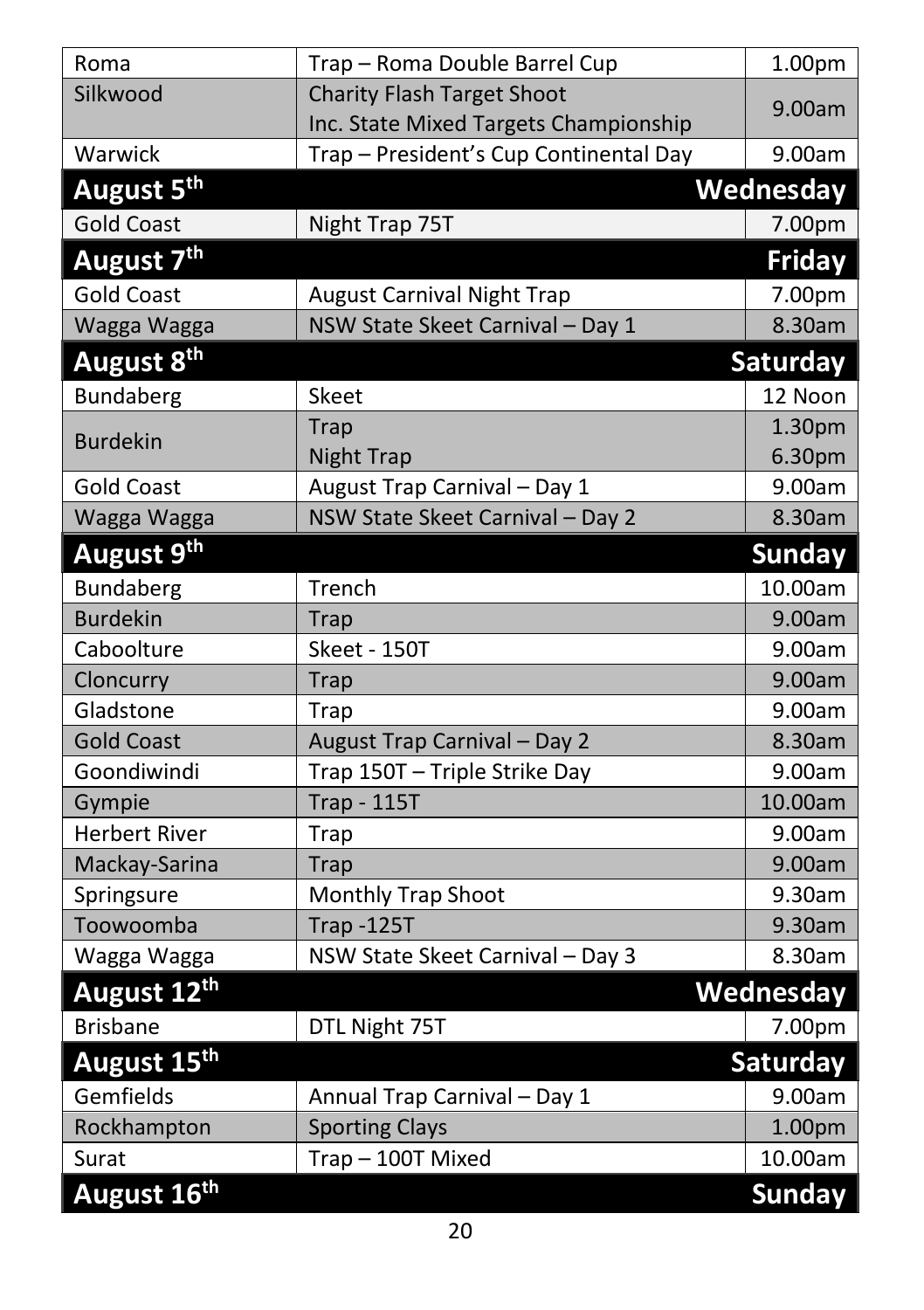| Ballandean              | Trap                                                                       | 9.00am        |
|-------------------------|----------------------------------------------------------------------------|---------------|
| <b>Blackall</b>         | <b>Monthly Trap Shoot</b>                                                  | 8.30am        |
| Callide Dawson          | Trap                                                                       | 9.00am        |
| <b>Central Burnett</b>  | Trap                                                                       | 9.30am        |
| Gemfields               | Annual Trap Carnival - Day 2                                               | 8.30am        |
| <b>Gold Coast</b>       | Skeet 150T / Trench 75T                                                    | 9.00am        |
| Kingaroy                | Trap                                                                       | 10.00am       |
| Moonie                  | <b>Monthly Trap Shoot</b>                                                  | 10.00am       |
| Redcliffe               | Monthly Trap Shoot                                                         | 9.00am        |
| Townsville              | Monthly Shoot - Bob Rogers Memorial Skeet                                  | 9.00am        |
| Wandoan                 | Call 07 46282161 or 0428 282167 to confirm                                 | 1.00pm        |
| August 19th             |                                                                            | Wednesday     |
| <b>Brisbane</b>         | Trench Night 75T                                                           | 7.00pm        |
| August 22 <sup>nd</sup> |                                                                            | Saturday      |
| <b>Barcaldine</b>       | Trap                                                                       | 2.00pm        |
| Blackwater              | Central Zone Skeet Carnival - Day 1                                        | 9.00am        |
| Dalby                   | Annual Trap Carnival - Day 1                                               | 9.00am        |
| Eumamurrin              | <b>Monthly Trap Shoot</b>                                                  | 12 Noon       |
| Normanton               | <b>Monthly Shoot</b>                                                       | 1.30pm        |
| August 23rd             |                                                                            | <b>Sunday</b> |
| Atherton                | <b>Monthly Shoot</b>                                                       | 9.00am        |
| Blackwater              | Central Zone Skeet Carnival - Day 2                                        | 9.00am        |
| <b>Brisbane</b>         | Trap 130T                                                                  | 9.30am        |
| Caboolture              | Sporting - 75T                                                             | 8.30am        |
| Clermont                | Trap                                                                       | 9.30am        |
| Dalby                   | Annual Trap Carnival - Day 2<br>Inc. State Continental Points Championship | 8.30am        |
| Gladstone               | Monthly Skeet/Tower                                                        | 8.30am        |
| Maryborough             | Trap - 110T / 5-Stand - 75T                                                | 10.00am       |
| Port Denison            | <b>Trap</b>                                                                | 9.00am        |
| <b>Texas</b>            | $Trap - 125T$                                                              | 9.00am        |
| Toogoolawah             | <b>Trap - 100T</b>                                                         | 9.00am        |
| August 29 <sup>th</sup> |                                                                            | Saturday      |
| Charleville             | <b>Monthly Trap Shoot</b>                                                  | 12 Noon       |
| Gympie                  | South East Zone Trap Carnival - Day 1                                      | 9.00am        |
| Townsville              | Northern Zone Trap Carnival - Day 1                                        | 9.00am        |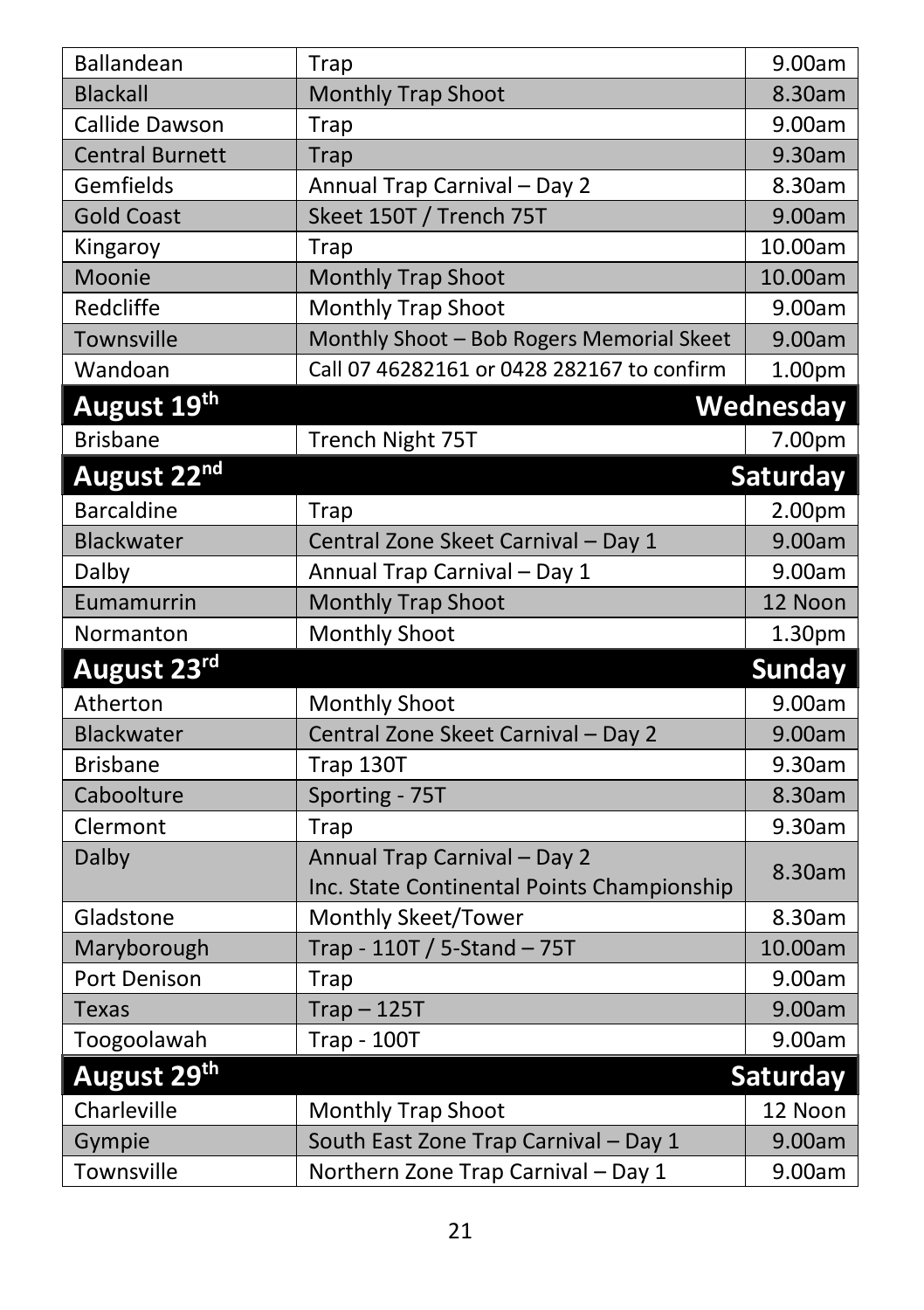| August 30 <sup>th</sup>   |                                                    | <b>Sunday</b>    |
|---------------------------|----------------------------------------------------|------------------|
| Blackwater                | <b>Trap</b>                                        | 9.00am           |
| Gympie                    | South East Zone Trap Carnival - Day 2              | 9.00am           |
| Townsville                | Northern Zone Trap Carnival - Day 2                | 8.30am           |
| September 2 <sup>nd</sup> |                                                    | <b>Wednesday</b> |
| <b>Gold Coast</b>         | Night Trap 75T                                     | 7.00pm           |
| September 4 <sup>th</sup> |                                                    | <b>Friday</b>    |
| St George                 | State Night Mixed Targets Championship             | 7.00pm           |
| September 5 <sup>th</sup> |                                                    | Saturday         |
| Bundaberg                 | <b>Skeet</b>                                       | 12 Noon          |
| Roma                      | Club Shoot - Skeet                                 | 11.00am          |
|                           | Trap - Roma Single Barrel Cup                      | 1.00pm           |
| St George                 | Annual Trap Carnival - Day 1                       | 9.00am           |
| Toompine                  | Monthly Trap Shoot                                 | 3.00pm           |
| Warwick                   | 100T Universal Trench                              | 9.30am           |
| September 6 <sup>th</sup> |                                                    | <b>Sunday</b>    |
|                           | <b>Skeet</b>                                       | 9.00am           |
| <b>Brisbane</b>           | Trench - South East Zone ISSF Carnival             | 9.30am           |
| <b>Bundaberg</b>          | <b>Trap</b>                                        | 10.30am          |
| Caboolture                | <b>Trap - 100T</b>                                 | 9.00am           |
| <b>Charters Towers</b>    | Trap/Skeet                                         | 9.00am           |
| Chinchilla                | Trap 100T + Double Rise                            | 10.00am          |
| <b>Dysart</b>             | <b>Trap</b>                                        | 10.00am          |
| <b>Gold Coast</b>         | Sporting - 100T                                    | 9.00am           |
| Rockhampton               | Trap/Skeet                                         | 9.00am           |
| Silkwood                  | Trap                                               | 9.00am           |
| St George                 | Annual Trap Carnival - Day 2                       | 8.30am           |
| Warwick                   | 140 <sup>th</sup> Anniversary Trap Shoot - 140T DB | 9.00am           |
| September 9 <sup>th</sup> |                                                    | Wednesday        |
| <b>Brisbane</b>           | DTL Night 75T                                      | 7.00pm           |
| September 12th            |                                                    | <b>Saturday</b>  |
| Goondiwindi               | Annual Trap Carnival - Day 1                       | 9.00am           |
| <b>Herbert River</b>      | Annual Trap Carnival - Day 1                       | 9.00am           |
| Ilfracombe                | Elmsdale Shield - Inc. Central Zone Night          |                  |
|                           | Cont. Points & Night Double Rise C/Ships           | 1.00pm           |
| Mackay-Sarina             | Annual Trap Carnival - Day 1                       | 9.00am           |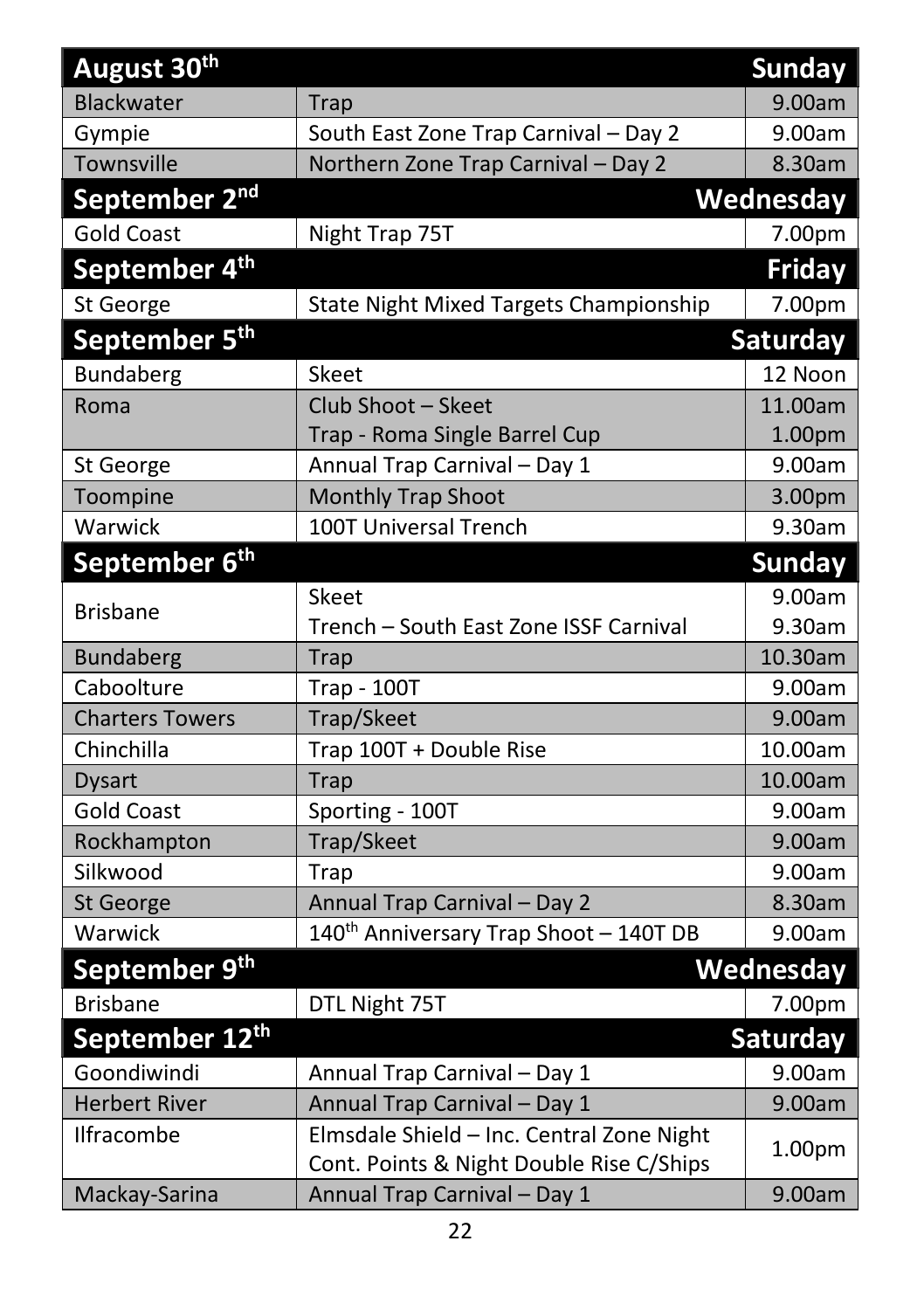| September 13 <sup>th</sup> |                                           | <b>Sunday</b>      |
|----------------------------|-------------------------------------------|--------------------|
| <b>Bundaberg</b>           | Trench                                    | 10.00am            |
| <b>Burdekin</b>            | Trap                                      | 9.00am             |
| Caboolture                 | Skeet - 150T                              | 9.00am             |
| Cloncurry                  | <b>Trap</b>                               | 9.00am             |
| Condamine                  | Trap (Please contact Brett to confirm)    | 1.00 <sub>pm</sub> |
| Gladstone                  | Trap - Presidents & Patrons Cup Day       | 9.00am             |
| <b>Gold Coast</b>          | <b>Trap</b>                               | 9.00am             |
| Goondiwindi                | Annual Trap Carnival - Day 2              | 9.00am             |
| Gympie                     | <b>Trap - 110T</b>                        | 10.00am            |
| <b>Herbert River</b>       | Annual Trap Carnival - Day 2              | 8.30am             |
| Mackay-Sarina              | Annual Trap Carnival - Day 2              | 8.30am             |
| Springsure                 | <b>Monthly Trap Shoot</b>                 | 9.30am             |
| Toowoomba                  | <b>Trap-125T</b>                          | 9.30am             |
|                            | Inc South East Zone Champion of Champions |                    |
| September 16 <sup>th</sup> |                                           | Wednesday          |
| <b>Brisbane</b>            | Trench Night 75T                          | 7.00pm             |
| September 17th             |                                           | <b>Thursday</b>    |
| Toowoomba                  | Qld Skeet Multigauge C'Ships - Day 1      | 9.00am             |
| September 18 <sup>th</sup> |                                           | <b>Friday</b>      |
| Toowoomba                  | Qld State Skeet Carnival - Day 1          | 12 Noon            |
| Toowoomba                  | Qld Skeet Multigauge C'Ships - Day 2      | 9.00am             |
| September 19th             |                                           | <b>Saturday</b>    |
| Toowoomba                  | Qld State Skeet Carnival - Day 2          | 9.00am             |
| Charleville                | <b>Monthly Trap Shoot</b>                 | 12 Noon            |
| Morwell GC                 | <b>VCTA State Ball Trap Final</b>         |                    |
| Rockhampton                | <b>Sporting Clays</b>                     | 1.00pm             |
| Tambo                      | Annual Trap Carnival - Day 1              | 8.30am             |
|                            | Inc. Central Zone Night DB Championship   |                    |
| September 20 <sup>th</sup> |                                           | Sunday             |
| Toowoomba                  | Qld State Skeet Carnival - Day 3          | 9.00am             |
| <b>Ballandean</b>          | Trap - Inc. South East Zone Handicap      | 9.00am             |
| Callide Dawson             | Trap - Inc Central Zone D/Doubles &       |                    |
|                            | Central Zone Mixed Targets C/Ships        | 9.00am             |
| <b>Central Burnett</b>     | <b>Trap</b>                               | 9.30am             |
| Gemfields                  | Monthly Shoot (Subject to change)         | 9.30am             |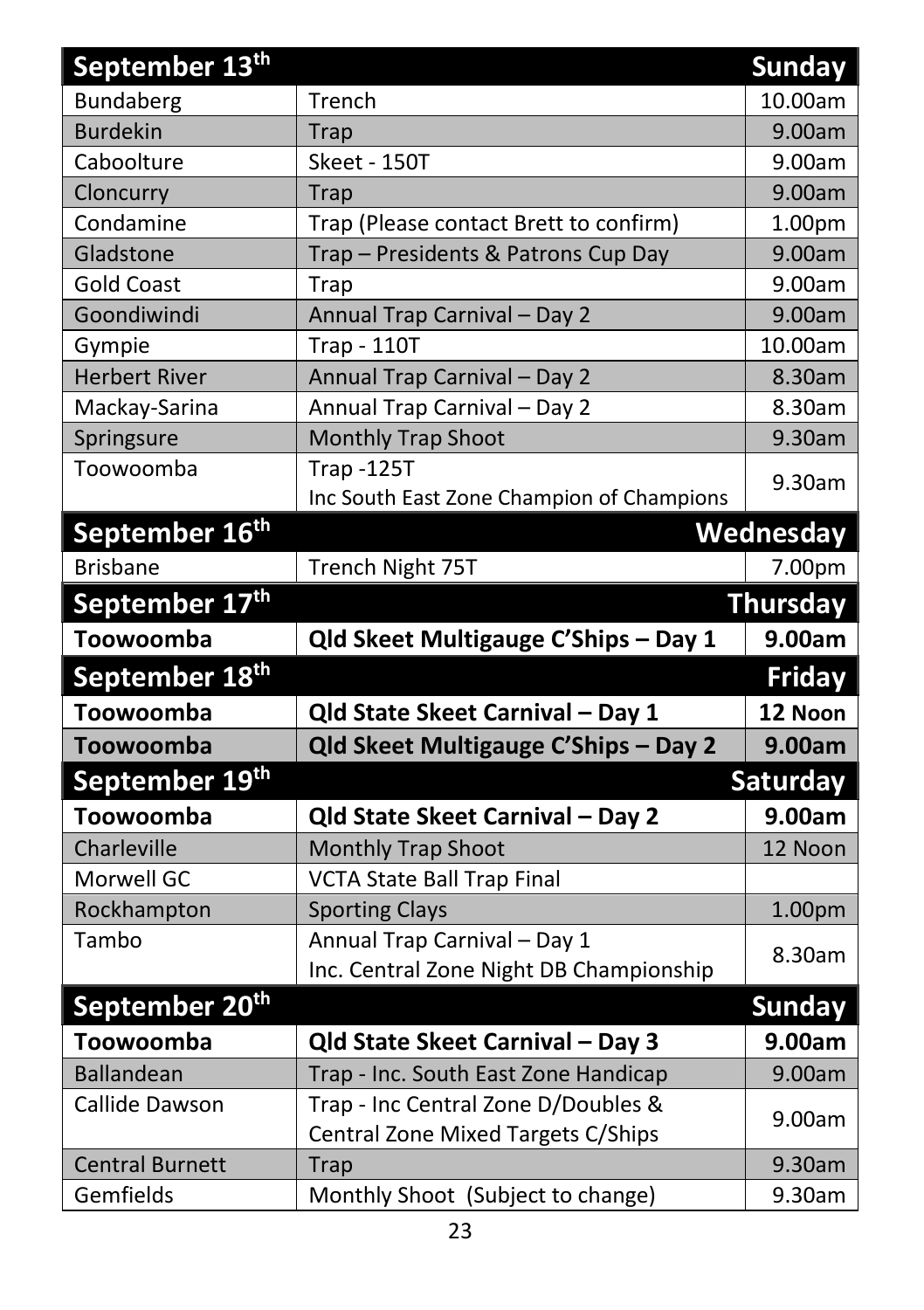| <b>Gold Coast</b>          | Skeet 150T / Trench 75T                    | 9.00am        |
|----------------------------|--------------------------------------------|---------------|
| Kingaroy                   | Trap                                       | 10.00am       |
| Redcliffe                  | Monthly Trap Shoot                         | 9.00am        |
| Tambo                      | Annual Trap Carnival - Day 2               | 8.30am        |
| Townsville                 | <b>Monthly Shoot</b>                       | 9.00am        |
| Wandoan                    | Call 07 46282161 or 0428 282167 to confirm | 1.00pm        |
| September 23rd             |                                            | Wednesday     |
| <b>Blackall</b>            | 50T Points & 50T Continental               | 12 Noon       |
| September 26 <sup>th</sup> |                                            | Saturday      |
| <b>Barcaldine</b>          | <b>Trap</b>                                | 2.00pm        |
| Eumamurrin                 | <b>Monthly Trap Shoot</b>                  | 1.00pm        |
| Port Denison               | Northern Zone Continental C/Ship - Day 1   | 9.00am        |
| <b>Texas</b>               | Annual Trap Carnival - Day 1               | 9.00am        |
| Townsville                 | Sporting                                   | 9.00am        |
| <b>Whiteman Park WA</b>    | WACTA State Trap Carnival - Day 1          | 8.30am        |
| September 27 <sup>th</sup> |                                            | <b>Sunday</b> |
| Atherton                   | <b>Monthly Shoot</b>                       | 9.00am        |
| Blackwater                 | <b>Trap</b>                                | 9.00am        |
| <b>Brisbane</b>            | Trap 130T                                  | 9.30am        |
| Caboolture                 | Sporting - 75T                             | 8.30am        |
| Clermont                   | <b>Trap</b>                                | 9.30am        |
| Dalby                      | Trap-100T Mixed                            | 11.00am       |
| Gladstone                  | Monthly Skeet/Tower                        | 8.30am        |
|                            | Inc. Skeet Club Championship               |               |
| Maryborough                | Trap - 110T / 5-Stand - 75T                | 10.00am       |
| Port Denison               | Northern Zone Continental C/Ship - Day 2   | 9.00am        |
| <b>Texas</b>               | Annual Trap Carnival - Day 2               | 9.00am        |
| Toogoolawah                | <b>Trap - 100T</b>                         | 9.00am        |
| Whiteman Park WA           | <b>WACTA State Trap Carnival - Day 2</b>   | 8.30am        |
| September 28 <sup>th</sup> |                                            | <b>Monday</b> |
| Whiteman Park WA           | WACTA State Trap Carnival - Day 3          | 8.30am        |
| October 2 <sup>nd</sup>    |                                            | <b>Friday</b> |
| Wagga Wagga                | NSW State Trap Carnival - Day 1            | 8.30am        |
| October 3rd                |                                            | Saturday      |
| <b>Charters Towers</b>     | Annual Trap Carnival - Day 1               | 9.00am        |
| Chinchilla                 | Annual Trap Carnival - Day 1               | 8.30am        |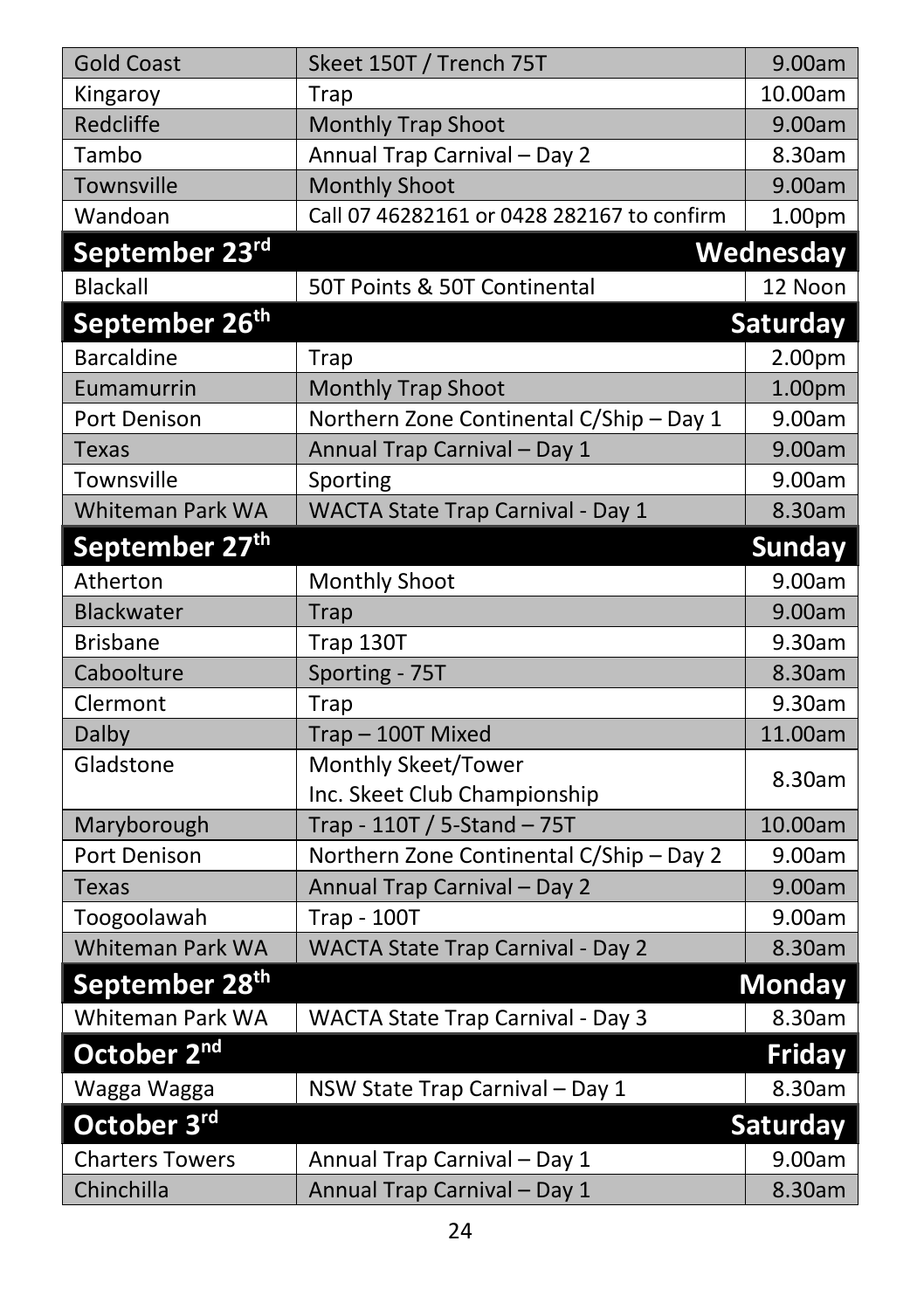| Rockhampton              | Trap/Skeet                        | 9.00am        |
|--------------------------|-----------------------------------|---------------|
| St George                | Trap-125T Mixed                   | 10.00am       |
| Tambo                    | <b>Monthly Trap Shoot</b>         | 1.00pm        |
| Toompine                 | Monthly Trap Shoot                | 3.00pm        |
| Wagga Wagga              | NSW State Trap Carnival - Day 2   | 8.30am        |
| Warwick                  | <b>100T Universal Trench</b>      | 9.30am        |
| October 4 <sup>th</sup>  |                                   | <b>Sunday</b> |
|                          | Skeet                             | 9.00am        |
| <b>Brisbane</b>          | Trench 100T                       | 9.30am        |
| Caboolture               | <b>Trap - 110T</b>                | 9.00am        |
| <b>Charters Towers</b>   | Annual Trap Carnival - Day 2      | 8.30am        |
| Chinchilla               | Annual Trap Carnival - Day 2      | 8.00am        |
| <b>Dysart</b>            | <b>Trap</b>                       | 10.00am       |
| <b>Gold Coast</b>        | Sporting                          | 9.00am        |
| Silkwood                 | Trap                              | 9.00am        |
| Wagga Wagga              | NSW State Trap Carnival - Day 3   | 8.30am        |
| Warwick                  | <b>Trap</b>                       | 9.00am        |
| October 5 <sup>th</sup>  |                                   | <b>Monday</b> |
| Wagga Wagga              | NSW State Trap Carnival - Day 4   | 8.30am        |
| October 7 <sup>th</sup>  |                                   | Wednesday     |
| <b>Gold Coast</b>        | Night Trap 75T                    | 7.00pm        |
| October 10th             |                                   | Saturday      |
| Gympie                   | Annual Trap Carnival - Day 1      | 9.00am        |
| Roma                     | Club Shoot - Skeet                | 11.00am       |
|                          | Trap - Roma Champion of Champions | 1.00pm        |
| October 11 <sup>th</sup> |                                   | Sunday        |
| Bundaberg                | Trench                            | 10.00am       |
| <b>Burdekin</b>          | <b>Trap</b>                       | 9.00am        |
| Caboolture               | Skeet - 150T                      | 9.00am        |
| Cloncurry                | <b>Trap</b>                       | 9.00am        |
| Gladstone                | <b>Trap</b>                       | 9.00am        |
| <b>Gold Coast</b>        | <b>Trap</b>                       | 9.00am        |
| Goondiwindi              | Trap 150T - Chesterfield Day      | 9.00am        |
| Gympie                   | Annual Trap Carnival - Day 2      | 9.00am        |
| <b>Herbert River</b>     | Trap                              | 9.00am        |
| Mackay-Sarina            | <b>Trap</b>                       | 9.00am        |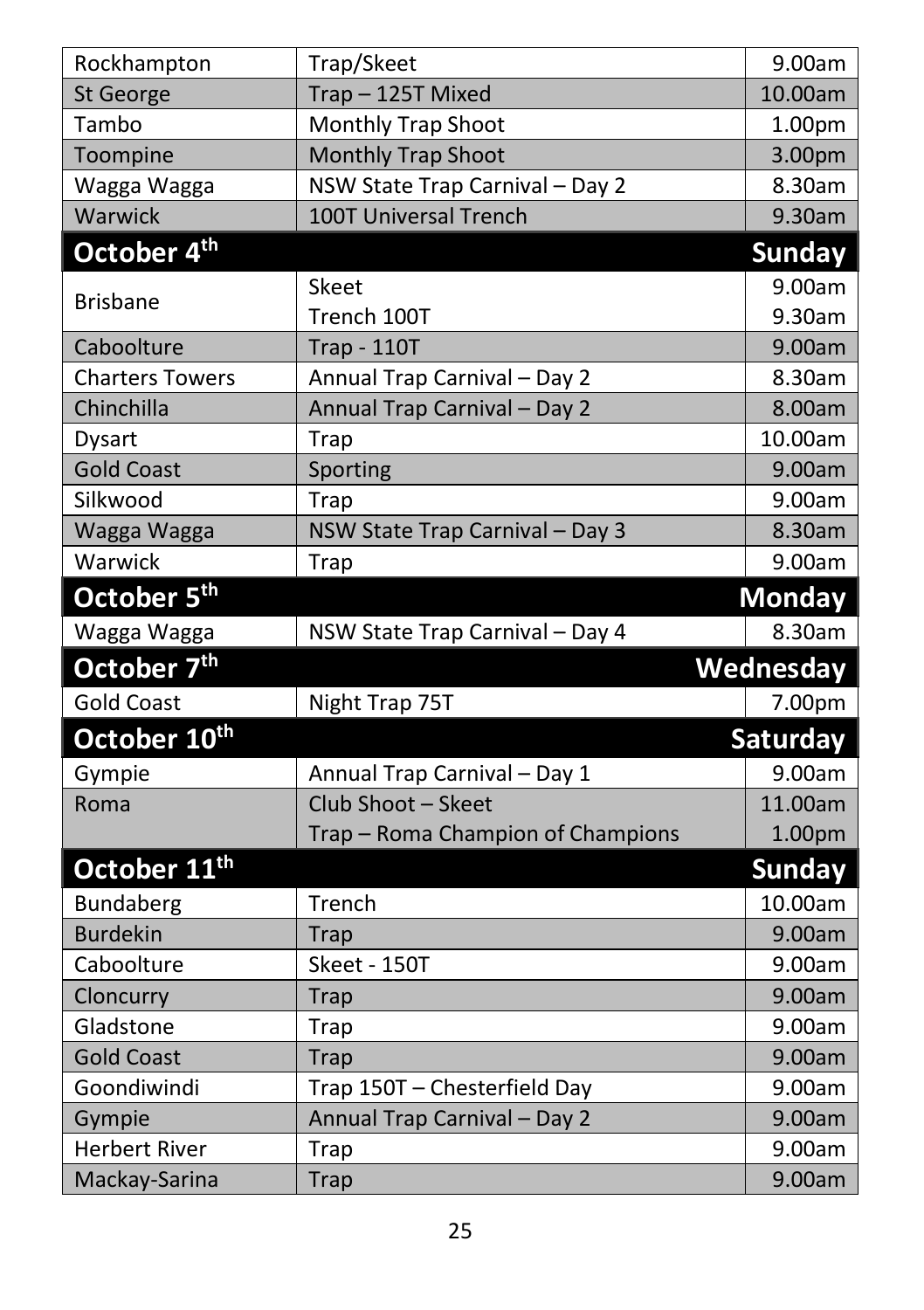| Springsure               | <b>Monthly Trap Shoot</b>                                              | 9.30am          |
|--------------------------|------------------------------------------------------------------------|-----------------|
| Toowoomba                | <b>Trap -125T</b>                                                      | 9.30am          |
| October 14th             |                                                                        | Wednesday       |
| <b>Brisbane</b>          | DTL Night 75T                                                          | 7.00pm          |
| October 17th             |                                                                        | Saturday        |
| Ballandean               | Day 1 - Annual Trap Carnival<br>Inc. Ballandean Teams Match Qld vs NSW | 9.00am          |
| <b>Bundaberg</b>         | <b>Skeet</b>                                                           | 12 Noon         |
| Rockhampton              | <b>Sporting Clays</b>                                                  | 1.00pm          |
| Surat                    | Trap - Champion of Champions 18m                                       | 10.00am         |
| Townsville               | Northern Zone ISSF Carnival - Day 1                                    |                 |
| Whiteman Park WA         | WACTA State ISSF Trap & Skeet - Day 1                                  | 8.30am          |
| October 18 <sup>th</sup> |                                                                        | Sunday          |
| Ballandean               | Day 2 - Annual Trap Carnival                                           | 8.30am          |
| <b>Blackall</b>          | <b>Monthly Trap Shoot</b>                                              | 8.30am          |
| Bundaberg                | Trap                                                                   | 10.30am         |
| <b>Callide Dawson</b>    | <b>Trap</b>                                                            | 9.00am          |
| <b>Central Burnett</b>   | <b>Trap</b>                                                            | 9.30am          |
| Gemfields                | <b>Monthly Shoot</b>                                                   | 9.30am          |
| <b>Gold Coast</b>        | Skeet 150T / Trench 75T                                                | 9.00am          |
| Kingaroy                 | <b>Trap</b>                                                            | 10.00am         |
| Moonie                   | Monthly Trap Shoot                                                     | 10.00am         |
| Redcliffe                | Monthly Trap Shoot                                                     | 9.00am          |
| Townsville               | Northern Zone ISSF Carnival - Day 2                                    |                 |
| Wandoan                  | Call 07 46282161 or 0428 282167 to confirm                             | 1.00pm          |
| Whiteman Park WA         | WACTA State ISSF Trap & Skeet - Day 2                                  | 8.30am          |
| October 21st             |                                                                        | Wednesday       |
| <b>Brisbane</b>          | Trench Night 75T                                                       | 7.00pm          |
| October 23rd             |                                                                        | <b>Friday</b>   |
| Virginia SA              | SACTA State ISSF Carnival - Day 1                                      |                 |
| October 24 <sup>th</sup> |                                                                        | <b>Saturday</b> |
| Atherton                 | Annual Trap Carnival - Day 1                                           | 9.00am          |
| <b>Barcaldine</b>        | Trap                                                                   | 2.00pm          |
| Clermont                 | Annual Trap Carnival - Day 1                                           | 9.30am          |
| Eumamurrin               | Annual Trap Carnival - Day 1 - Day/Night                               | 8.30am          |
| Normanton                | <b>Monthly Shoot</b>                                                   | 1.30pm          |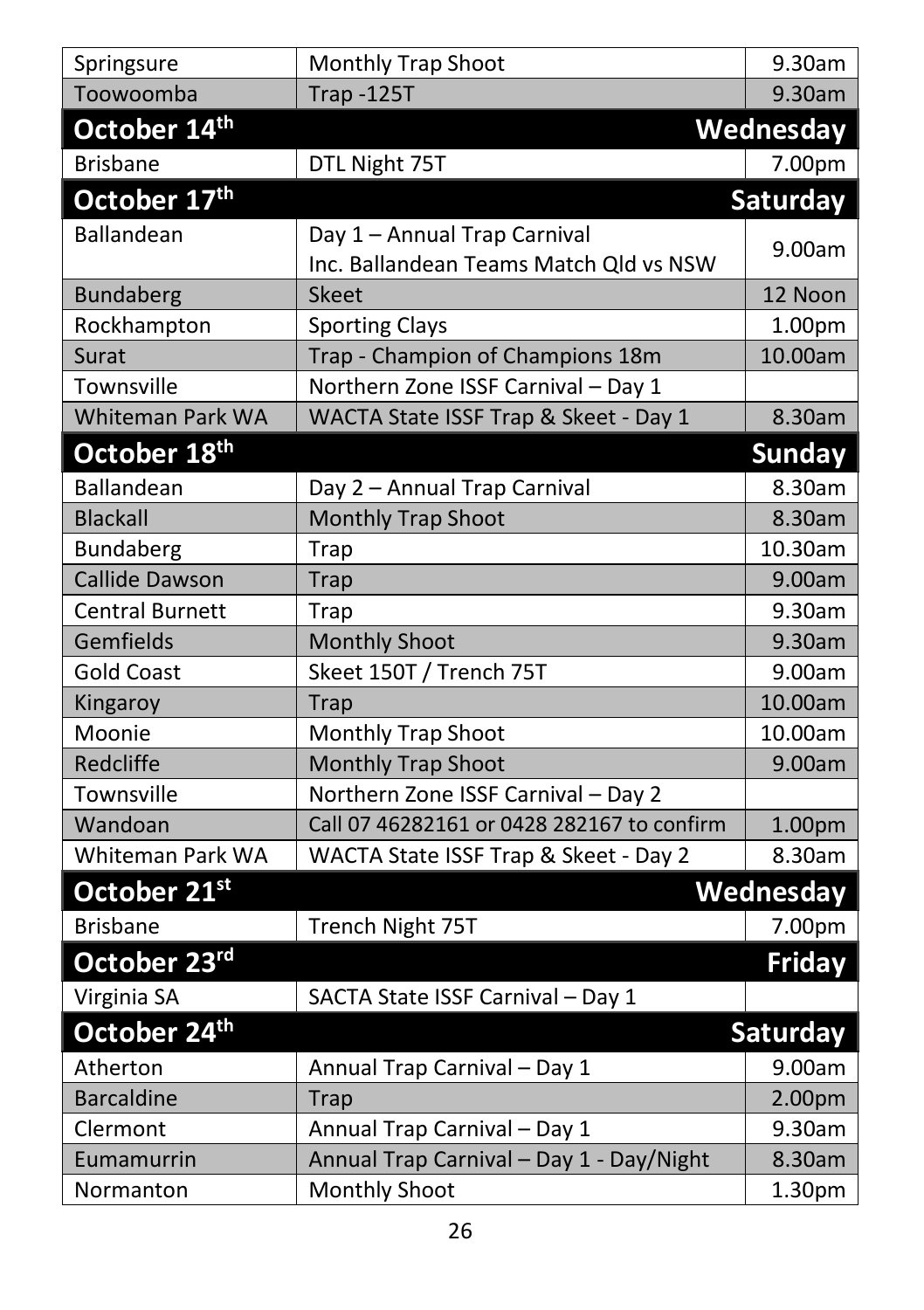| Toogoolawah              | Annual Trap Carnival - Day 1             | 9.00am          |
|--------------------------|------------------------------------------|-----------------|
| Toowoomba                | Mad Hatter Skeet Doubles - Day 1         | 9.30am          |
| Townsville               | Sporting                                 | 10.00am         |
| Virginia SA              | SACTA State ISSF Carnival - Day 2        |                 |
| October 25 <sup>th</sup> |                                          | <b>Sunday</b>   |
| Atherton                 | Annual Trap Carnival - Day 2             | 9.00am          |
| <b>Brisbane</b>          | Trap 130T                                | 9.30am          |
| Caboolture               | Sporting - 75T                           | 8.30am          |
| Clermont                 | Annual Trap Carnival - Day 2             | 9.30am          |
| Dalby                    | Trap-100T Mixed                          | 11.00am         |
| Eumamurrin               | Annual Trap Carnival - Day 2             | 8.00am          |
| Gladstone                | Monthly Skeet/Tower                      | 8.30am          |
| Maryborough              | Trap - 110T / 5-Stand - 75T              | 10.00am         |
| Port Denison             | <b>Trap</b>                              | 9.00am          |
| <b>Texas</b>             | $Trap - 125T$                            | 9.00am          |
| Toogoolawah              | Annual Trap Carnival - Day 2             | 9.00am          |
| Toowoomba                | Mad Hatter Skeet Doubles - Day 2         | 9.30am          |
| Virginia SA              | SACTA State ISSF Carnival - Day 3        |                 |
|                          |                                          |                 |
| October 31st             |                                          | <b>Saturday</b> |
| <b>Brisbane</b>          | Trench - Australian Open 200T - Day 1    | 9.30am          |
| <b>Bundaberg</b>         | <b>Skeet</b>                             | 12 Noon         |
| Caboolture               | Annual Trap Carnival 130T - Day 1        | 9.00am          |
| Charleville              | 100T Handicap Day                        | 8.30am          |
| <b>Charters Towers</b>   | 5-Stand                                  | 1.00pm          |
| Rockhampton              | Annual Night/Day Carnival - Day 1        |                 |
|                          | Inc. Inaugural Beef City Challenge 50T & | 2.00pm          |
|                          | Central Zone Night SB & Night PS C/Ships |                 |
| Warwick                  | 100T Universal Trench                    | 9.30am          |
| November 1st             |                                          | <b>Sunday</b>   |
| <b>Brisbane</b>          | Trench - Australian Open 200T - Day 2    | 9.30am          |
| <b>Brisbane</b>          | <b>Skeet</b>                             | 9.00am          |
| Bundaberg                | <b>Trap</b>                              | 10.30am         |
| Caboolture               | Annual Trap Carnival 95T - Day 2         | 9.00am          |
| <b>Charters Towers</b>   | Trap/Tower                               | 9.00am          |
| Chinchilla               | Trap 100T + Double Rise                  | 10.00am         |
| Dysart                   | Trap                                     | 10.00am         |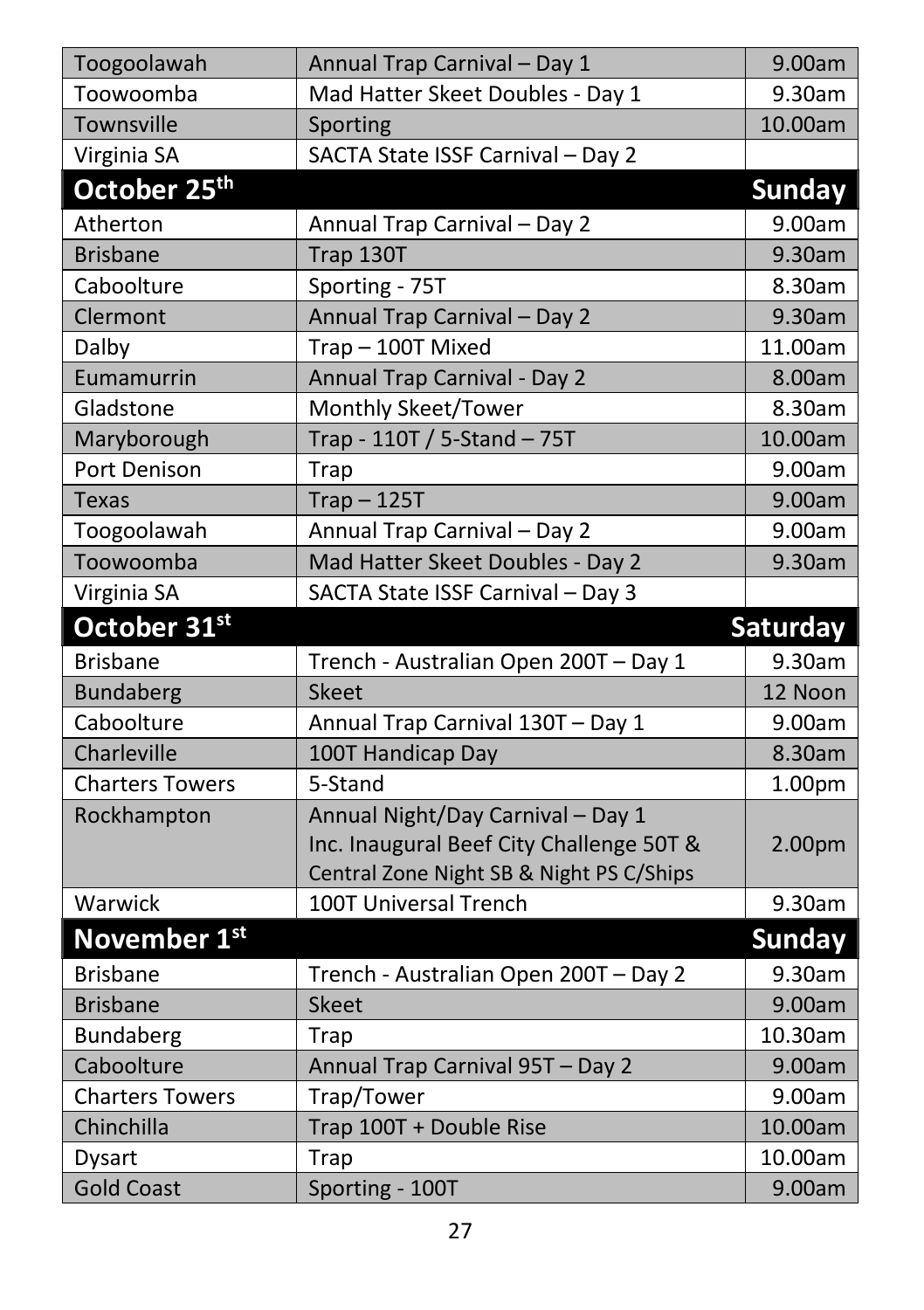| Rockhampton              | Annual Night/Day Carnival - Day 2        |                 |
|--------------------------|------------------------------------------|-----------------|
|                          | Inc. 100T DB Darby Milner Memorial       | 9.00am          |
| Silkwood                 | <b>Trap</b>                              | 9.00am          |
| Warwick                  | <b>Trap</b>                              | 9.00am          |
| November 4 <sup>th</sup> |                                          | Wednesday       |
| <b>Gold Coast</b>        | Night Trap 75T                           | 7.00pm          |
| November 5 <sup>th</sup> |                                          | Thursday        |
| <b>Echuca CTC</b>        | VCTA State Trap Carnival - Day 1         |                 |
| November 6 <sup>th</sup> |                                          | <b>Friday</b>   |
| <b>Echuca CTC</b>        | VCTA State Trap Carnival - Day 2         |                 |
| November 7 <sup>th</sup> |                                          | <b>Saturday</b> |
| Condamine                | Christmas Trap Shoot - Day/Night         | 1.00pm          |
| <b>Echuca CTC</b>        | VCTA State Trap Carnival - Day 3         |                 |
| Gladstone                | <b>Ball Trap Club Championship</b>       |                 |
|                          | Inc. Central Zone Ball Trap Championship | 1.00pm          |
| Roma                     | Club Shoot - Skeet                       | 11.00am         |
|                          | Trap - A.T. Berry Memorial               | 1.00pm          |
| St George                | Trap-125T Mixed                          | 10.00am         |
| Tambo                    | Tambo/Blackall Handicap Challenge        | 9.00am          |
|                          | 100T Handicap - Tambo                    |                 |
| Toompine                 | Monthly Trap Shoot                       | 3.00pm          |
| November 8 <sup>th</sup> |                                          | <b>Sunday</b>   |
| <b>Blackall</b>          | Tambo/Blackall Handicap Challenge        |                 |
|                          | 100T Handicap - Blackall                 | 9.00am          |
| <b>Bundaberg</b>         | Trench                                   | 10.30am         |
| <b>Burdekin</b>          | Trap                                     | 9.00am          |
| Caboolture               | Skeet - 150T                             | 9.00am          |
| Cloncurry                | Trap                                     | 9.00am          |
| <b>Echuca CTC</b>        | VCTA State Trap Carnival - Day 4         |                 |
| Gladstone                | Champion of Champions Shoot - 90T Trap   | 9.00am          |
| <b>Gold Coast</b>        | Trap                                     | 9.00am          |
| Goondiwindi              | Trap 150T - Members Day                  | 9.00am          |
| Gympie                   | <b>Trap - 110T</b>                       | 10.00am         |
| <b>Herbert River</b>     | Trap                                     | 9.00am          |
| Mackay-Sarina            | <b>Trap - Memorial Shoot</b>             | 9.00am          |
| Springsure               | <b>Monthly Trap Shoot</b>                | 9.30am          |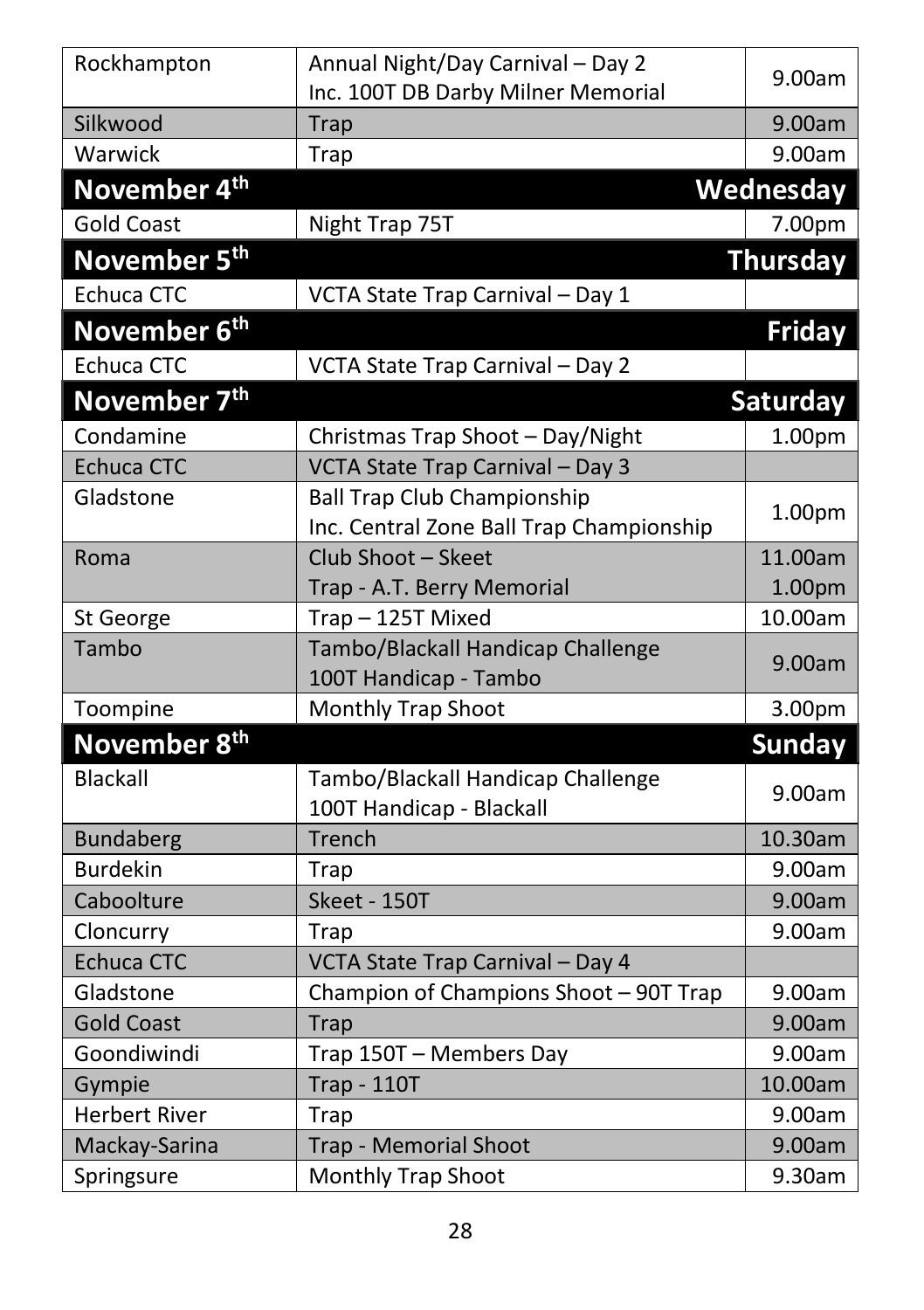| Toowoomba                 | <b>Trap -125T</b>                          | 9.30am          |
|---------------------------|--------------------------------------------|-----------------|
| November 13 <sup>th</sup> |                                            | <b>Friday</b>   |
| <b>Gold Coast</b>         | <b>Pan Pacific Masters</b>                 |                 |
| November 14th             |                                            | Saturday        |
| <b>Gold Coast</b>         | <b>Pan Pacific Masters</b>                 |                 |
| Townsville                | Northern Zone Tower Championships          | 9.00am          |
| November 15 <sup>th</sup> |                                            | <b>Sunday</b>   |
| Ballandean                | Christmas Shoot - Jack Lynam Trophy, Jan   |                 |
|                           | Elliot Cup, Dick De Luca Aggregate Trophy  | 9.00am          |
| <b>Blackall</b>           | Monthly Trap Shoot                         | 8.30am          |
| Callide Dawson            | Trap                                       | 9.00am          |
| <b>Central Burnett</b>    | <b>Trap</b>                                | 9.30am          |
| Gemfields                 | <b>Monthly Shoot</b>                       | 9.30pm          |
| <b>Gold Coast</b>         | <b>Pan Pacific Masters</b>                 |                 |
| Kingaroy                  | Trap                                       | 10.00am         |
| Moonie                    | <b>Monthly Trap Shoot</b>                  | 10.00am         |
| Redcliffe                 | Monthly Trap Shoot                         | 9.00am          |
| Townsville                | Trap - Patron's Trophy Day                 | 9.00am          |
| Wandoan                   | Call 07 46282161 or 0428 282167 to confirm | 1.00pm          |
| November 18 <sup>th</sup> |                                            | Wednesday       |
| <b>Brisbane</b>           | Trench Night 75T                           | 7.00pm          |
| November 21st             |                                            | <b>Saturday</b> |
| Normanton                 | Christmas Shoot                            | 1.30pm          |
| Port Denison              | <b>Trap</b>                                | 1.00pm          |
| Rockhampton               | <b>Sporting Clays</b>                      | 1.00pm          |
| Surat                     | Trap - 100T Continental Double Barrel      | 10.00am         |
| November 22nd             |                                            | <b>Sunday</b>   |
| Atherton                  | Monthly Shoot                              | 9.00am          |
| <b>Brisbane</b>           | Trap 130T                                  | 9.30am          |
| Caboolture                | Christmas Sporting Shoot - 75T             | 8.30am          |
| Clermont                  | <b>Christmas Shoot</b>                     | 9.30am          |
| Dalby                     | Christmas Trap Shoot                       | 11.00am         |
| Gladstone                 | <b>Monthly Skeet/Tower</b>                 | 8.30am          |
| Maryborough               | AGM                                        | 9.00am          |
|                           | Trap - 110T / 5-Stand - 75T                | 10.30am         |
| Port Denison              | <b>Christmas Shoot</b>                     | 9.00am          |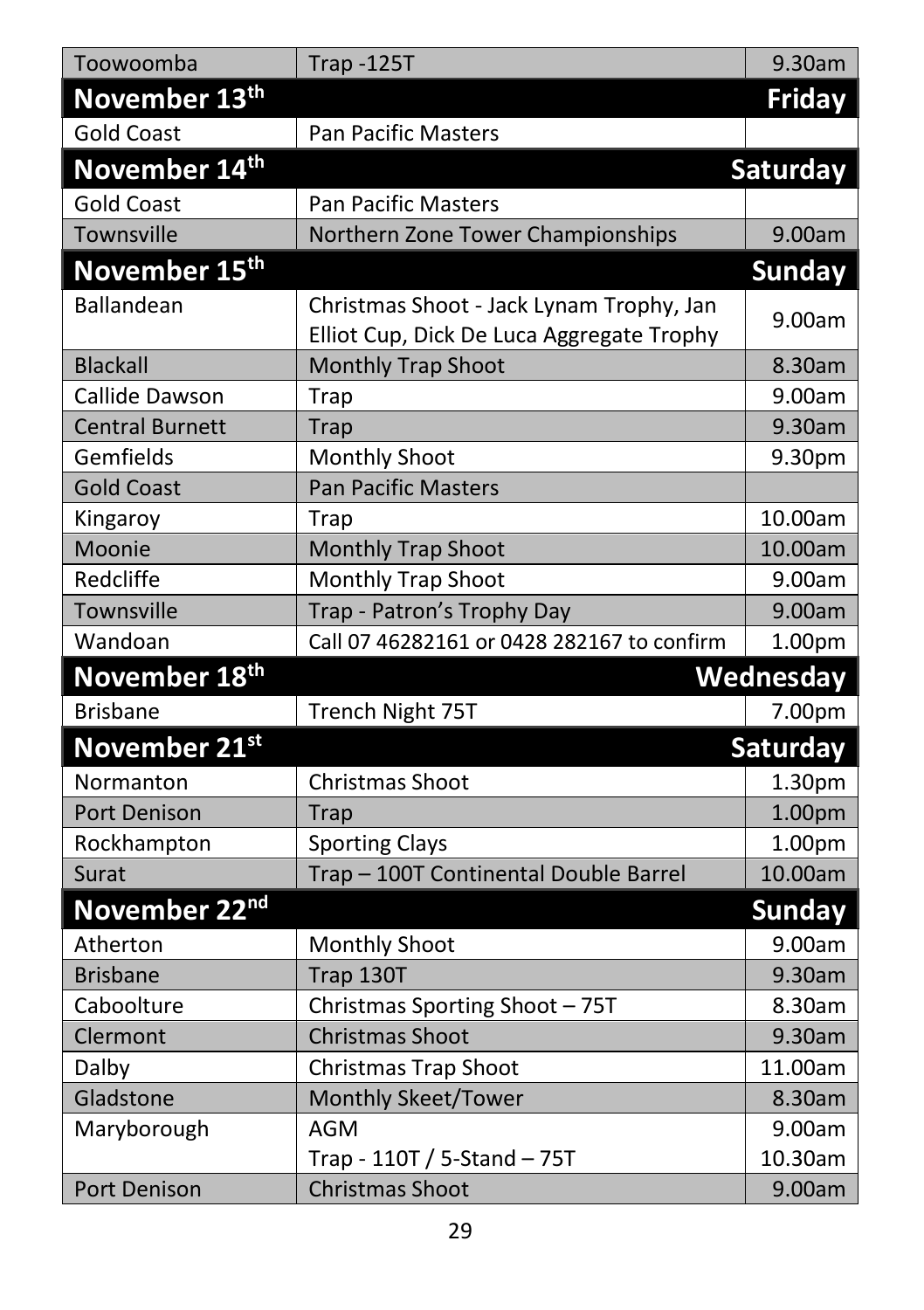| Texas                     | $Trap - 125T$                            | 9.00am          |
|---------------------------|------------------------------------------|-----------------|
| Toogoolawah               | <b>Trap - 100T</b>                       | 9.00am          |
| November 28 <sup>th</sup> |                                          | Saturday        |
| <b>Barcaldine</b>         | Trap                                     | 2.00pm          |
| Blackwater                | Annual Trap Carnival - Day 1             | 9.00am          |
| Charleville               | Christmas Shoot                          | 12 Noon         |
| Eumamurrin                | <b>Christmas Shoot</b>                   | 1.00pm          |
| November 29 <sup>th</sup> |                                          | <b>Sunday</b>   |
| Blackwater                | Annual Trap Carnival - Day 2             | 9.00am          |
| Toowoomba                 | South East Zone Tower Championship       | 9.30am          |
| December 2 <sup>nd</sup>  |                                          | Wednesday       |
| <b>Gold Coast</b>         | Night Trap - Old Dogs Championship       | 7.00pm          |
| December 5 <sup>th</sup>  |                                          | <b>Saturday</b> |
| Rockhampton               | Christmas DTL Novelty Shoot              | 1.00pm          |
| St George                 | <b>Christmas Shoot</b>                   | 10.00am         |
| Tambo                     | <b>Monthly Trap Shoot</b>                | 1.00pm          |
| Toompine                  | <b>Monthly Trap Shoot</b>                | 3.00pm          |
| Warwick                   | 100T Universal Trench                    | 9.30am          |
| December 6 <sup>th</sup>  |                                          | <b>Sunday</b>   |
| Atherton                  | Christmas Shoot                          | 9.00am          |
| <b>Brisbane</b>           | <b>Skeet</b>                             | 9.00am          |
|                           | Trench 100T                              | 9.30am          |
| <b>Bundaberg</b>          | AGM                                      | 9.30am          |
|                           | Christmas Shoot                          | 11.30am         |
| Caboolture                | Christmas Novelty Trap Shoot - 16m       | 9.00am          |
| <b>Charters Towers</b>    | Christmas Shoot                          | 9.00am          |
| Chinchilla                | <b>Christmas Shoot</b>                   | 10.00am         |
| <b>Gold Coast</b>         | Sporting - 100T                          | 9.00am          |
| Silkwood                  | Christmas Shoot - Trap/5-Stand           | 9.00am          |
| Warwick                   | Christmas Shoot - All Events 16m         | 9.00am          |
| December 9 <sup>th</sup>  |                                          | Wednesday       |
| <b>Brisbane</b>           | DTL Night 75T                            | 7.00pm          |
| December 12 <sup>th</sup> |                                          | Saturday        |
| Gemfields                 | <b>Christmas Novelty Shoot</b>           | 2.00pm          |
| Ilfracombe                | Ilfracombe-Barcaldine 100T H/Cap - Day 1 | <b>TBA</b>      |
| Roma                      | Christmas Shoot - Pistols                | 9.00am          |